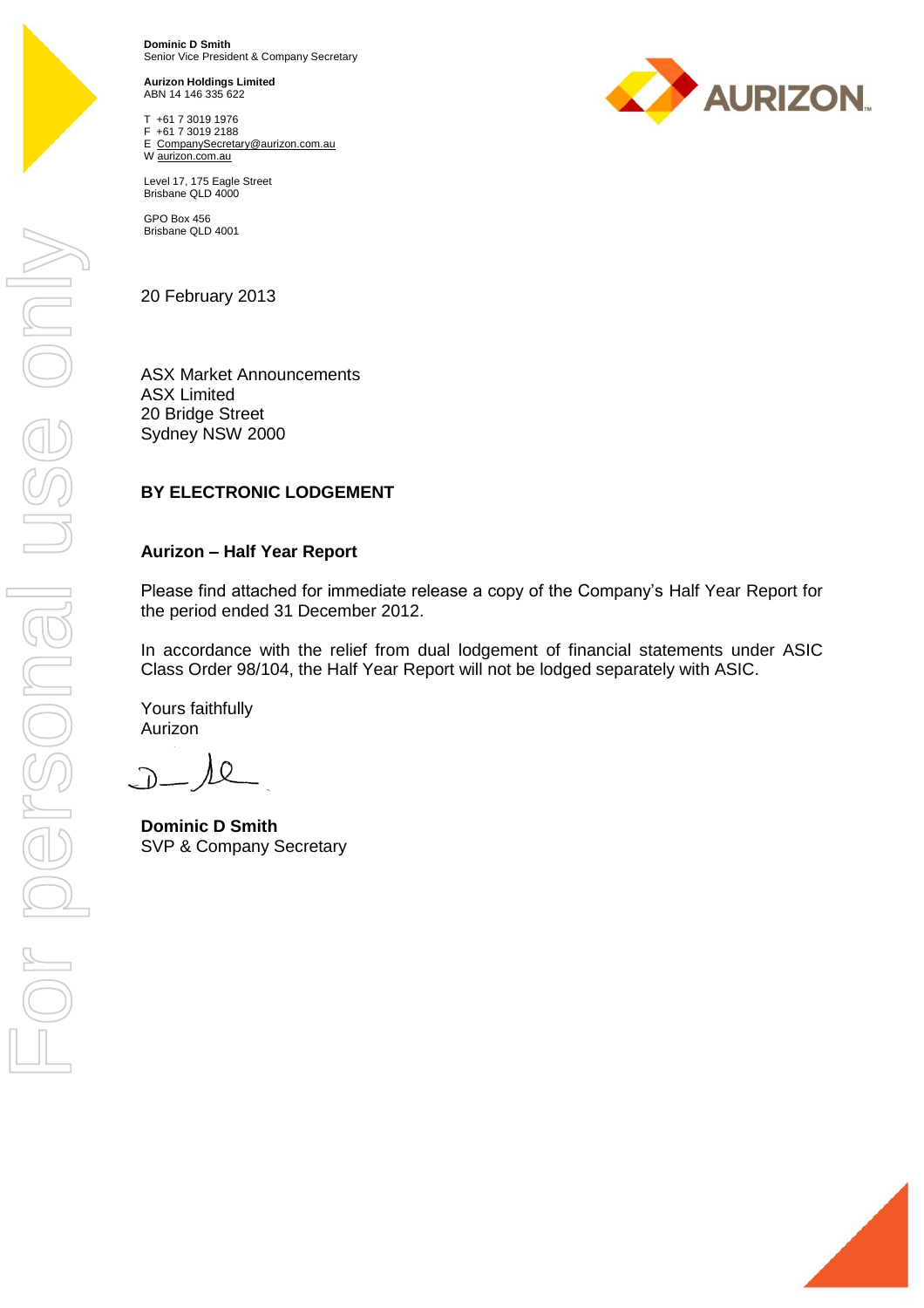# **Aurizon Holdings Limited**

ABN 14 146 335 622

**Interim Financial Report for the six months ended 31 December 2012**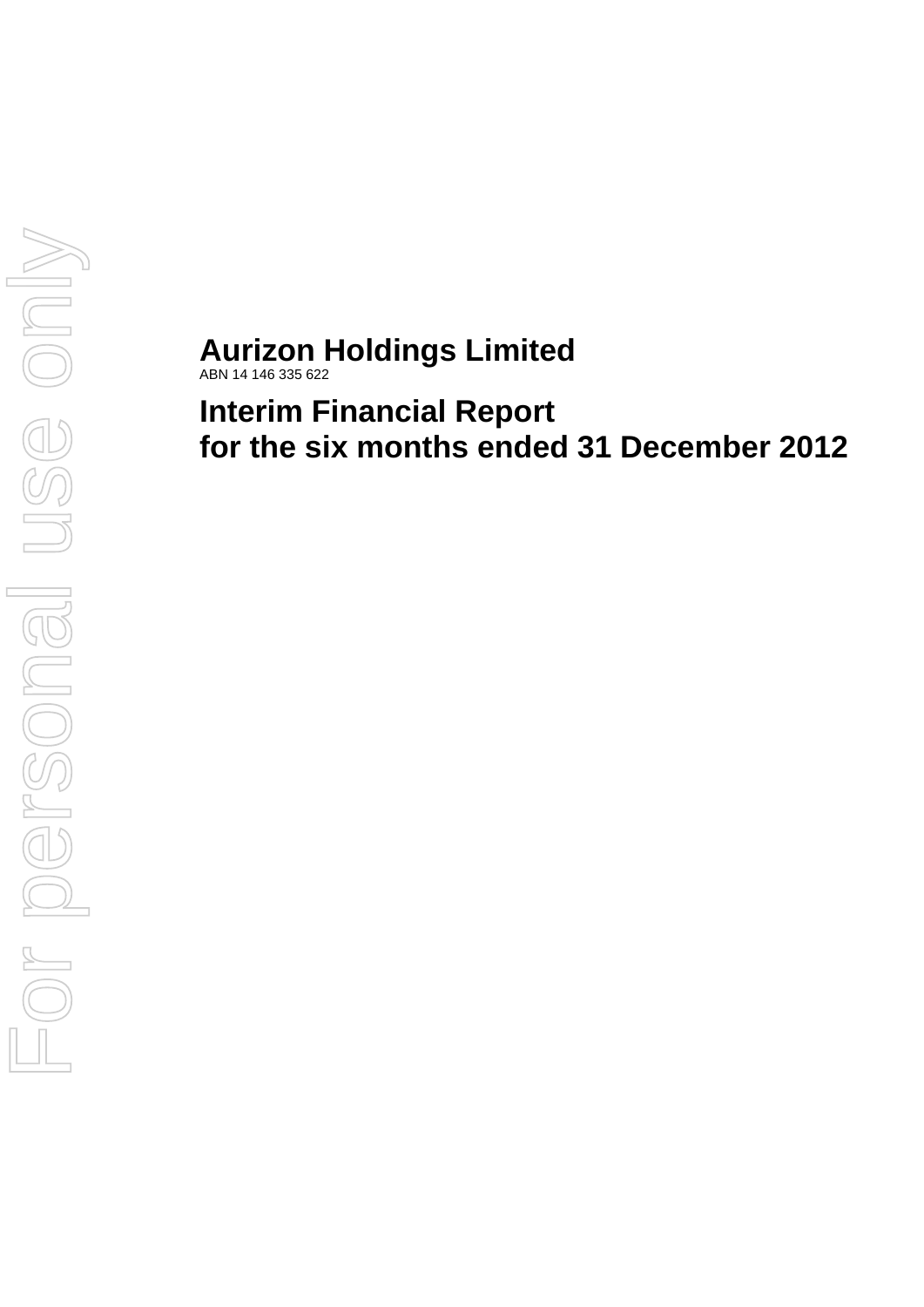# **Aurizon Holdings Limited** ABN 14 146 335 622 **Interim Financial Report - 31 December 2012**

## **Contents**

| Directors' report                                  | 2  |
|----------------------------------------------------|----|
|                                                    |    |
| Interim Financial Report                           |    |
| Consolidated income statement                      | 6  |
| Consolidated statement of comprehensive income     |    |
| Consolidated balance sheet                         | 8  |
| Consolidated statement of changes in equity        | 9  |
| Consolidated cash flow statement                   | 10 |
| Notes to the consolidated financial statements     | 11 |
| Directors' declaration                             | 20 |
| Independent auditor's review report to the members | 21 |

Aurizon Holdings Limited is a company limited by shares, incorporated and domiciled in Australia.

Its registered office and principal place of business is:

Aurizon Holdings Limited Level 17 175 Eagle Street BRISBANE QLD 4000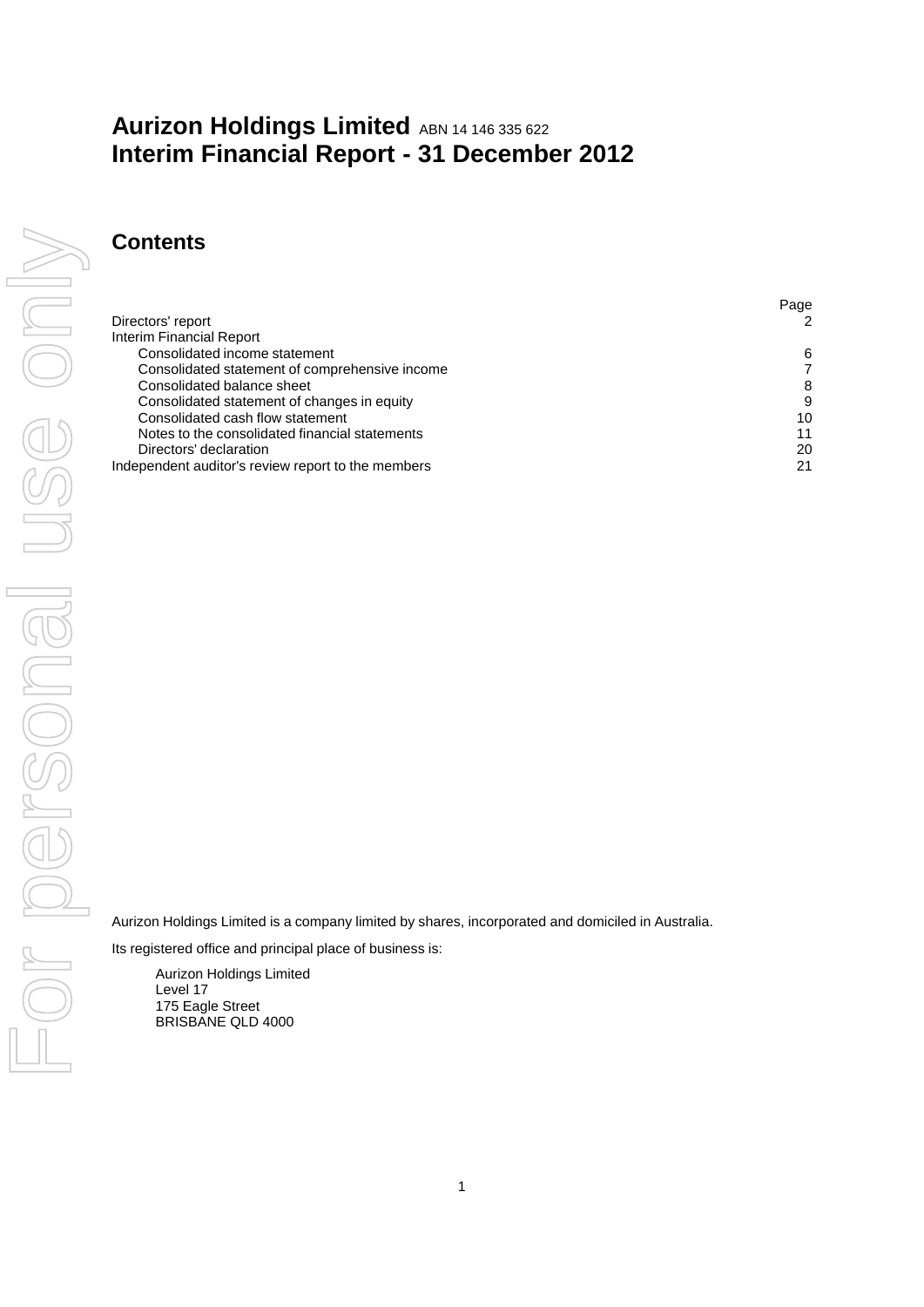#### <span id="page-3-0"></span>**Directors' report**

The directors present their report on the consolidated entity consisting of Aurizon Holdings Limited and its controlled entities ("the company" or "the group") for the six months ended 31 December 2012.

#### **Directors**

The following persons were directors of the Company during the whole of the six months and up to the date of this report:

J B Prescott AC L E Hockridge J Atkin R R Caplan G T John AO A J P Staines G T Tilbrook K L Field

J D Cooper

#### **Principal activities**

During the six months the principal activities of the Group consisted of:

- integrated heavy haul freight railway operator
- rail transporter of coal from mine to port for export markets
- bulk, general and containerised freight
- large-scale rail services activities

#### *Coal*

Transport of coal from mines in Queensland and New South Wales to end customers and ports.

#### *Freight*

Transport of iron ore, other bulk mineral commodities; agricultural products; mining and industrial inputs throughout Queensland and Western Australia. Transport of general freight and containerised freight throughout Australia.

#### *Network*

Provision of access to, and operation and management of the Queensland coal network. Provision of design, construction, overhaul, maintenance and management services to the group.

#### **Review of operations**

The profit from ordinary activities after income tax of the Group for the six months ended 31 December 2012 is \$175.7 million (31 December 2011: \$196.0 million).

The reported profit does not reflect the underlying results due to the impact of significant items as outlined in note 3(c).

|                                                                                 |                         | (1)   |
|---------------------------------------------------------------------------------|-------------------------|-------|
|                                                                                 | 31 December 31 December |       |
|                                                                                 | 2012                    | 2011  |
|                                                                                 | \$m                     | \$m   |
| Earnings before interest and tax ("EBIT") after adjusting for significant items | 356.1                   | 261.0 |
| Adjustment for Voluntary Redundancy Program (refer note 3(c))                   | (87.8)                  |       |
| Adjustment for Stamp duty expenses (refer note 3(c))                            |                         | 8.8   |
| Earnings before interest and tax ("EBIT")                                       | 268.3                   | 269.8 |

(1) Refer to note 1a(v) for explanations of retrospective adjustment recognised as a result of a change in accounting policy.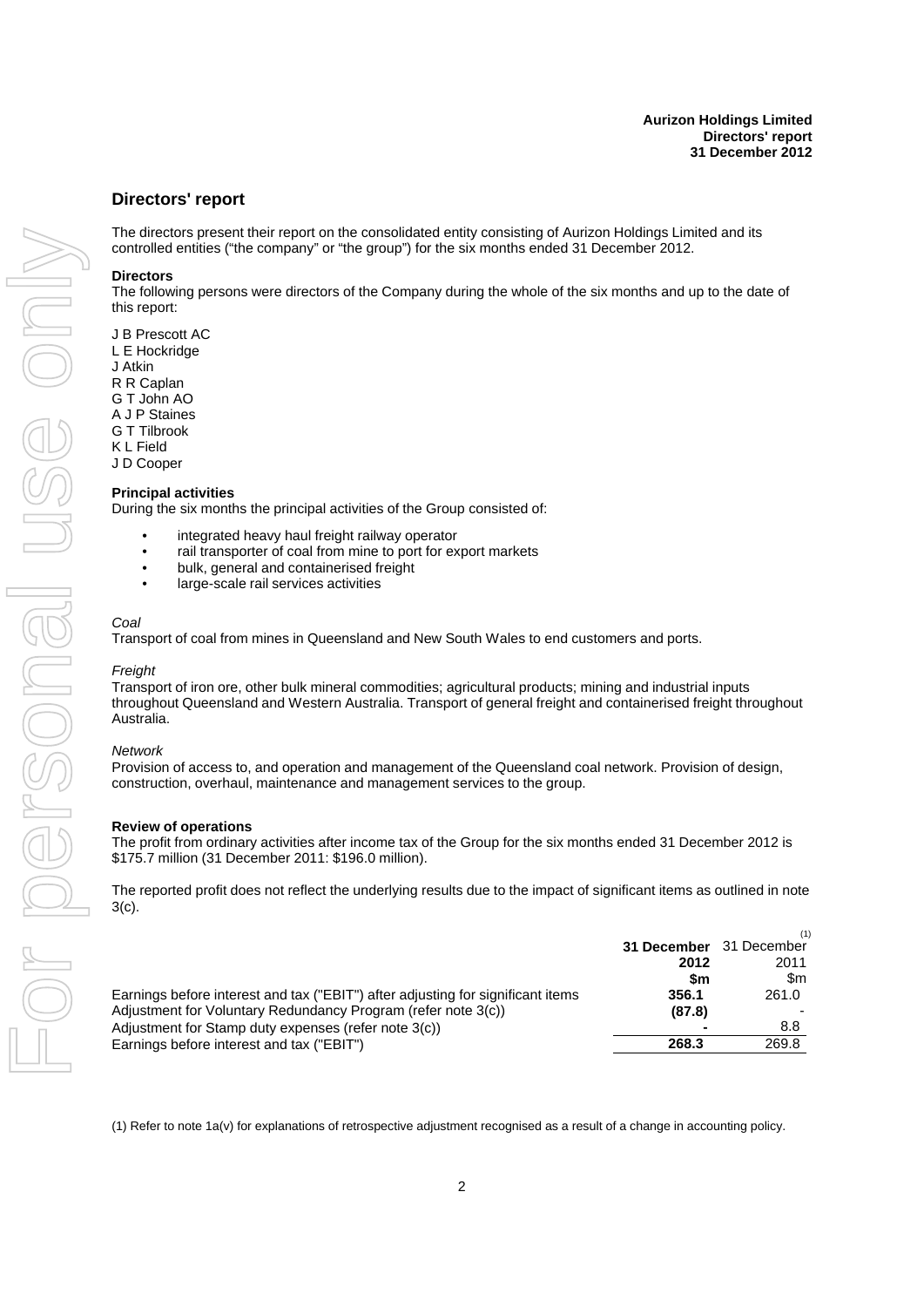#### **Review of operations (continued)**

A summary of consolidated revenue and underlying EBIT for the six months by business segment is set out below. The chief operating decision maker and the executive leadership team assesses the performance of the operating segments based on underlying earnings before interest and tax.

|                                       | Segment revenues and<br>other income   |         | <b>Segment</b><br>underlying EBIT |                    |
|---------------------------------------|----------------------------------------|---------|-----------------------------------|--------------------|
|                                       | 31 December 31 December<br>31 December |         |                                   | (1)<br>31 December |
|                                       | 2012                                   | 2011    | 2012                              | 2011               |
|                                       | \$m                                    | \$m     | \$m                               | \$m                |
| Coal                                  | 929.2                                  | 921.2   | 142.4                             | 139.0              |
| Freight                               | 734.5                                  | 649.9   | 49.8                              | 28.5               |
| <b>Network</b>                        | 533.2                                  | 445.8   | 226.0                             | 161.5              |
| Unallocated/intersegment eliminations | (318.9)                                | (299.9) | (62.1)                            | (68.0)             |
| Total Group revenue/underlying EBIT   | 1,878.0                                | 1.717.0 | 356.1                             | 261.0              |

(1) Refer to note 1a(v) for explanations of retrospective adjustment recognised as a result of a change in accounting policy.

Comments on the operations and the results of those operations are set out below:

#### *Coal*

Improved revenue quality from the conversion of legacy contracts to new form contracts contributed to an increase in revenue from \$921.2 million for the six months ended 31 December 2011 to \$929.2 million, despite a small decrease in haulage volumes.

While Queensland coal tonnages decreased 3 percent on the previous corresponding period, this was largely offset by a 15 percent increase in New South Wales coal volumes, with a net reduction of 0.2 million tonnes to 97.3 million tonnes. Coal railings in Queensland reduced mainly due to the expiry of customer contracts.

Underlying EBIT increased by 2 percent from \$139.0 million for the six months ended 31 December 2011 to \$142.4 million. Improved revenue quality and receipt of increased deficit tonnage charges have been partly offset by higher labour rates and fuel charges, albeit mitigated by lower head count and savings in depreciation.

#### *Freight*

An 89 per cent increase in iron ore volumes in Western Australia contributed to increased revenues for the six months ended 31 December 2012 which grew by 13 per cent from \$649.9 million to \$734.5 million. The growth in iron ore together with the ongoing Transport Services Contract with the Queensland Government for the provision of general freight and livestock services offset lower volumes hauled in the national bulk and intermodal businesses. This decline in other freight volumes was due to lower grain volumes in Western Australia (expiry of CBH grain contract) and lower demand in Queensland, offset by new bulk contracts in Western Australia.

Underlying EBIT was \$49.8 million, an increase of 75 per cent from \$28.5 million in the previous corresponding period. This was driven by the growth in the iron ore business which delivered a result of \$45m while the remainder of the Freight business recorded a result of \$5m, a \$24 million reduction on the prior period principally reflecting the loss of the CBH contract.

#### *Network*

Revenues for the six months ended 31 December 2012 increased by 20 per cent from \$445.8 million to \$533.2 million driven primarily by higher regulated access revenues, recovery of FY11 revenues through the revenue cap mechanism and the continued ramp up of Goonyella to Abbot Point Expansion (GAPE) operations.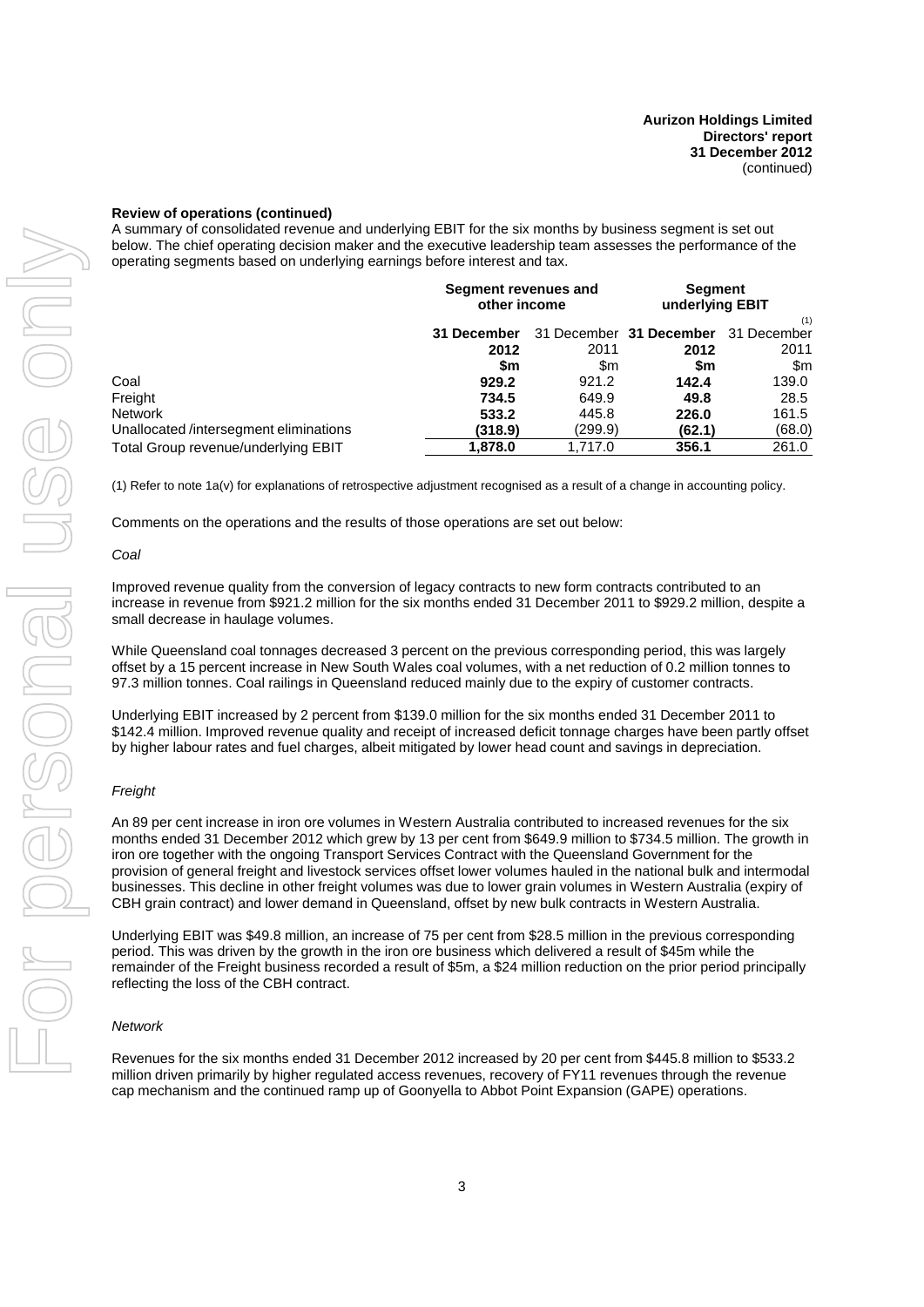#### **Review of Operations (continued)**

#### *Network (continued)*

Underlying EBIT was \$226.0 million, an increase of 40 per cent from \$161.5 million in the previous corresponding period. Recovery of FY11 revenue cap income and revenues from GAPE were partly offset by higher depreciation charges on GAPE infrastructure. Total operating costs increased by \$7m due to the CPI impact on labour costs and changes in the timing of maintenance resurfacing expenditure.

#### **Share Buy-back**

On 23 August 2012 the company announced its intention to undertake an on-market buy-back, a program initially intended to run for 12 months. After acquiring 14,531,059 shares at a total consideration of \$54.1 million, the onmarket buy-back was suspended with the announcement of a \$1,000 million selective off-market buy back from Queensland Treasury Holdings on 8 October 2012. The selective buy back was approved by shareholders at an Extraordinary General Meeting and subsequently completed on 26 November 2012, and represented approximately 11.9% of its issued share capital.

#### **Dividends**

Dividends paid to members during the six months were as follows:

|                                                                                                                                                                                          | 31 December 31 December<br>2012<br>\$m | 2011<br>\$m |
|------------------------------------------------------------------------------------------------------------------------------------------------------------------------------------------|----------------------------------------|-------------|
| Final dividend for the year ended 30 June 2012 of 4.6 cents per share, paid<br>September 2012 (unfranked)<br>Final dividend for the year ended 30 June 2011 of 3.7 cents per share, paid | 112.2                                  |             |
| September 2011 (unfranked)                                                                                                                                                               |                                        | 90.3        |
|                                                                                                                                                                                          | 112.2                                  | 90.3        |

The directors have declared a 70% franked interim dividend of 4.1 cents per ordinary share for the six months ended 31 December 2012. The Conduit Foreign Income component of the dividend is nil. The Record Date for determining dividend entitlements for the dividend declared is 8 March 2013. The payment date is 27 March 2013. No dividend reinvestment plan is operational for the interim dividend payment.

#### **Auditor's inde[pe](#page-6-0)ndence declaration**

A copy of the auditor's independence declaration as required under section 307C of the *Corporations Act 2001* is set out on page 5.

#### **Rounding of amounts**

The Company is of a kind referred to in Class Order 98/100, issued by the Australian Securities and Investments Commission, relating to the 'rounding off' of amounts in the Directors' report and Interim Financial Report. Amounts in the Directors' report and Interim Financial Report have been rounded off to the nearest hundred thousand dollars in accordance with that Class Order.

This Directors' report is made in accordance with a resolution of directors.

 $\chi$   $\mathcal{A}$  .

J B Prescott AC Chairman

20 February 2013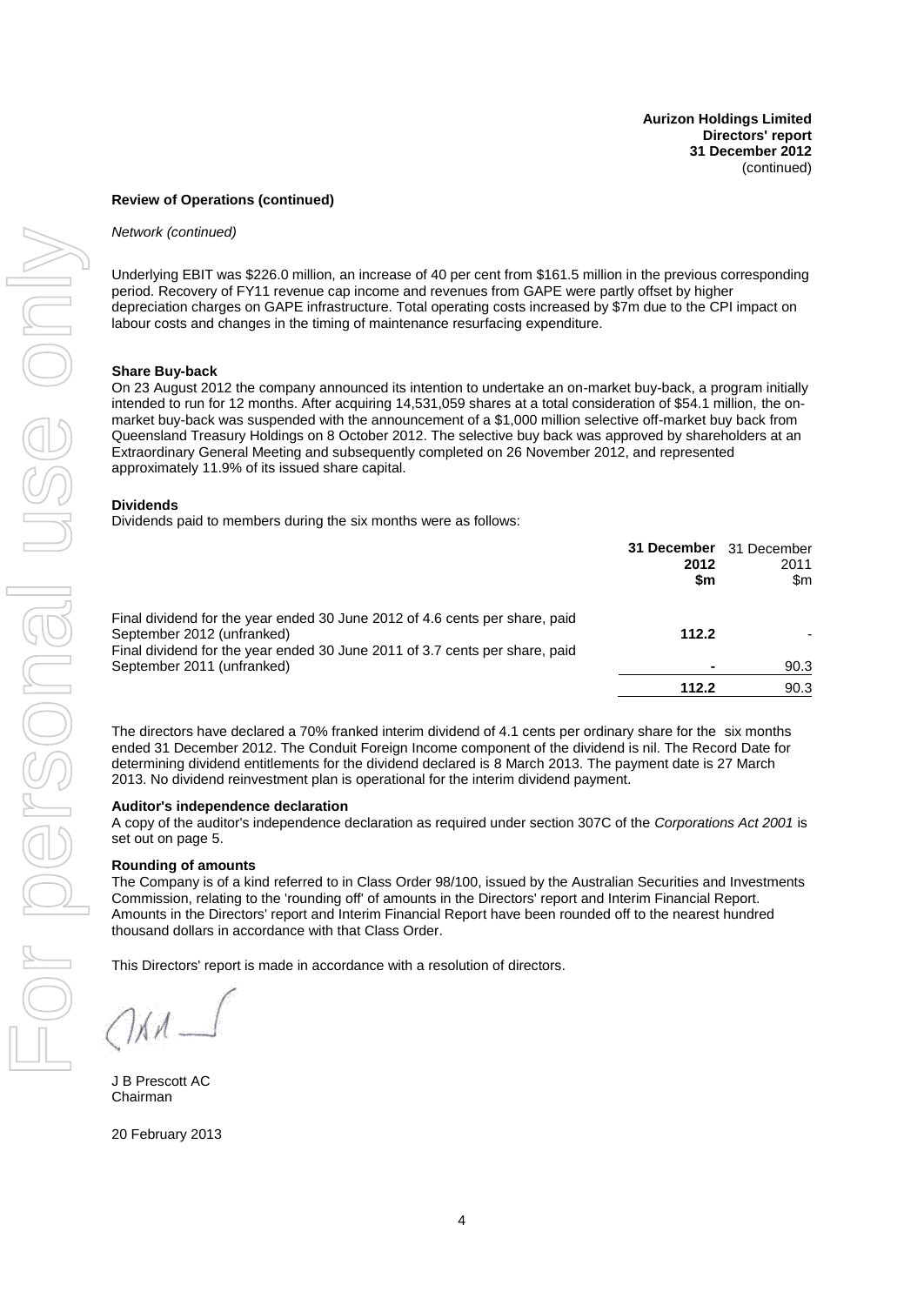<span id="page-6-0"></span>

# **Auditor's Independence Declaration**

As lead auditor for the review of Aurizon Holdings Limited for the half year ended 31 December 2012, I declare that to the best of my knowledge and belief, there have been:

- a) no contraventions of the auditor independence requirements of the *Corporations Act 2001* in relation to the review; and
- b) no contraventions of any applicable code of professional conduct in relation to the review.

This declaration is in respect of Aurizon Holdings Limited and the entities it controlled during the period.

For personal use only

I personal

Se onl

John Yeoman Partner Brisbane PricewaterhouseCoopers 2013

*PricewaterhouseCoopers, ABN 52 780 433 757 Riverside Centre, 123 Eagle Street, BRISBANE QLD 4000, GPO Box 150, BRISBANE QLD 4001 T: +61 7 3257 5000, F: +61 7 3257 5999, www.pwc.com.au*

Liability limited by a scheme approved under Professional Standards Legislation.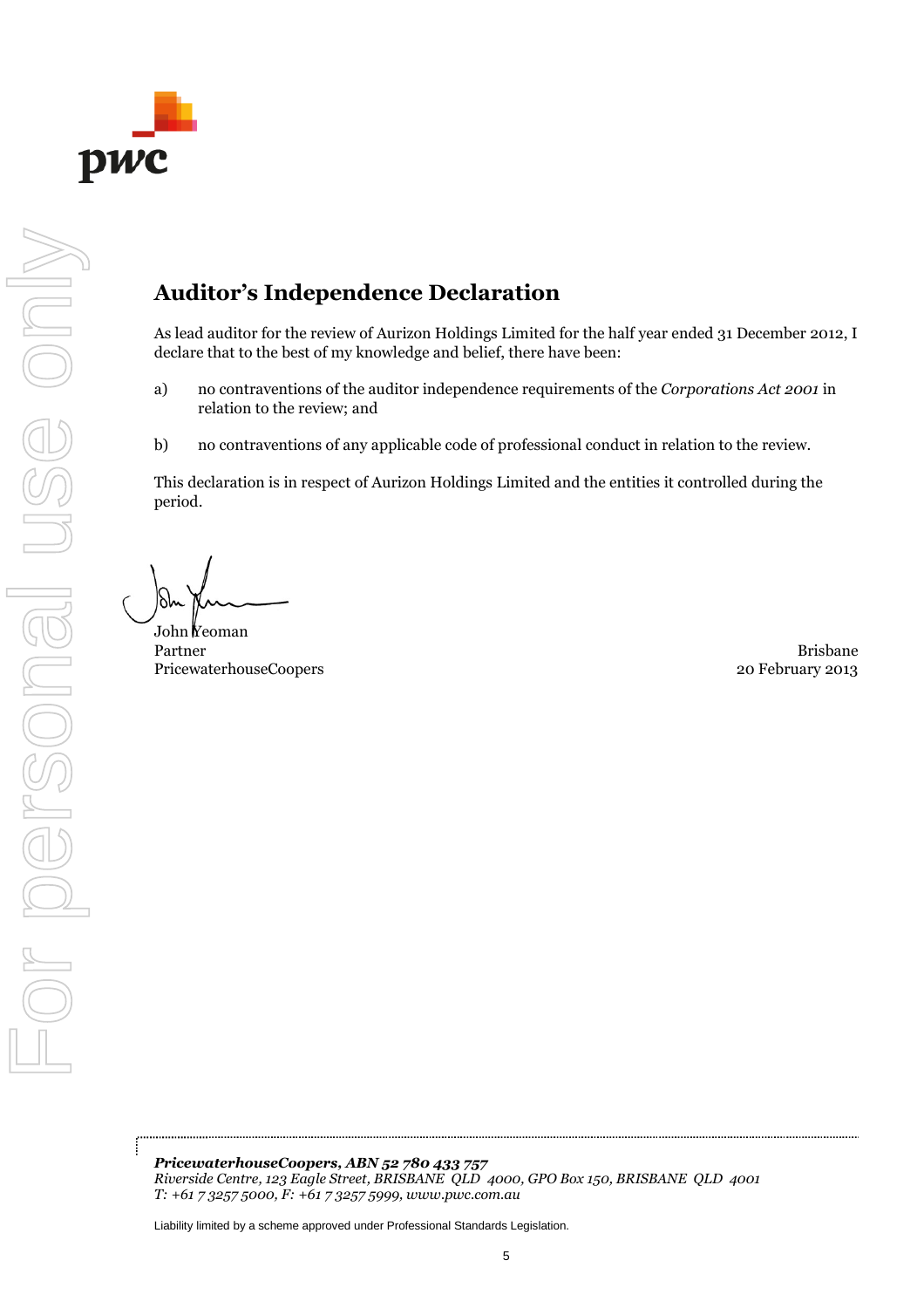#### **Aurizon Holdings Limited Consolidated income statement For the six months ended 31 December 2012**

<span id="page-7-1"></span><span id="page-7-0"></span>

|                                        |              | 31 December<br>2012 | (1)<br>31 December<br>2011 |
|----------------------------------------|--------------|---------------------|----------------------------|
|                                        | <b>Notes</b> | \$m                 | \$m\$                      |
| Revenue                                | 4            | 1,877.5             | 1,715.8                    |
| Other income                           |              | 0.5                 | 1.2                        |
|                                        |              | 1,878.0             | 1,717.0                    |
| Consumables                            |              | (683.4)             | (652.9)                    |
| Employee benefits expense              |              | (655.3)             | (558.0)                    |
| Depreciation and amortisation expense  |              | (246.1)             | (223.9)                    |
| Other expenses                         |              | (27.6)              | (12.4)                     |
| Share of profit/(loss) from associates |              | 2.7                 |                            |
| <b>Operating profit</b>                |              | 268.3               | 269.8                      |
| Finance income                         |              | 1.2                 | 1.5                        |
| Finance expenses                       |              | (43.2)              | (16.2)                     |
| <b>Net finance costs</b>               |              | (42.0)              | (14.7)                     |
| Profit before income tax               |              | 226.3               | 255.1                      |
| Income tax (expense)/benefit           | 5            | (50.6)              | (59.1)                     |
| Profit for the six months              |              | 175.7               | 196.0                      |
|                                        |              | <b>Cents</b>        | Cents                      |
|                                        |              |                     |                            |

| Earnings per share for profit attributable to the ordinary equity<br>holders of the Company: |    |     |  |
|----------------------------------------------------------------------------------------------|----|-----|--|
| Basic and diluted earnings per share                                                         | 10 | 7.4 |  |

*The above consolidated income statement should be read in conjunction with the accompanying notes.*

(1) Refer to note 1a(v) for explanations of retrospective adjustment recognised as a result of a change in accounting policy.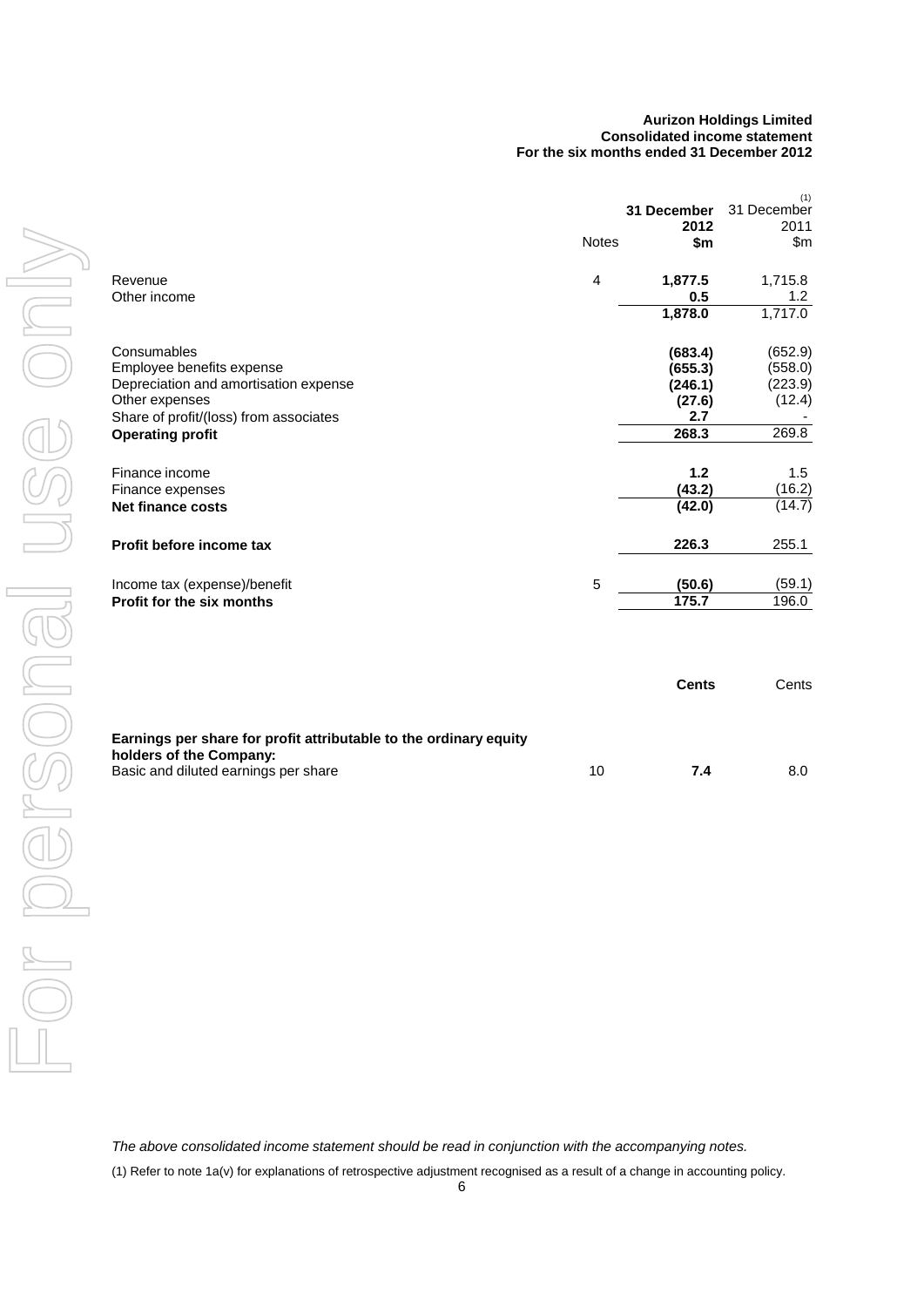#### **Aurizon Holdings Limited Consolidated statement of comprehensive income For the six months ended 31 December 2012**

<span id="page-8-0"></span>

|                                                                                                                                                                                               | 31 December<br>2012<br>\$m | (1)<br>31 December<br>2011<br>\$m |
|-----------------------------------------------------------------------------------------------------------------------------------------------------------------------------------------------|----------------------------|-----------------------------------|
| <b>Profit for the six months</b>                                                                                                                                                              | 175.7                      | 196.0                             |
| Other comprehensive income<br>Items that may be reclassified to profit or loss                                                                                                                |                            |                                   |
| Changes in the fair value of cash flow hedges recognised in equity<br>Gain on revaluation of other financial assets<br>Changes in the fair value of cash flow hedges recognised in the income | 0.7                        | 0.1<br>0.3                        |
| statement                                                                                                                                                                                     |                            | 1.9                               |
| Income tax relating to components of other comprehensive income                                                                                                                               | (0.2)                      | (0.7)                             |
| Other comprehensive income for the six months, net of tax                                                                                                                                     | 0.5                        | 1.6                               |
| Total comprehensive income for the six months                                                                                                                                                 | 176.2                      | 197.6                             |
| Total comprehensive income for the six months is attributable to:<br>Owners of Aurizon Holdings Limited                                                                                       | 176.2                      | 197.6                             |

*The above consolidated statement of comprehensive income should be read in conjunction with the accompanying notes.*

(1) Refer to note 1a(v) for explanations of retrospective adjustment recognised as a result of a change in accounting policy.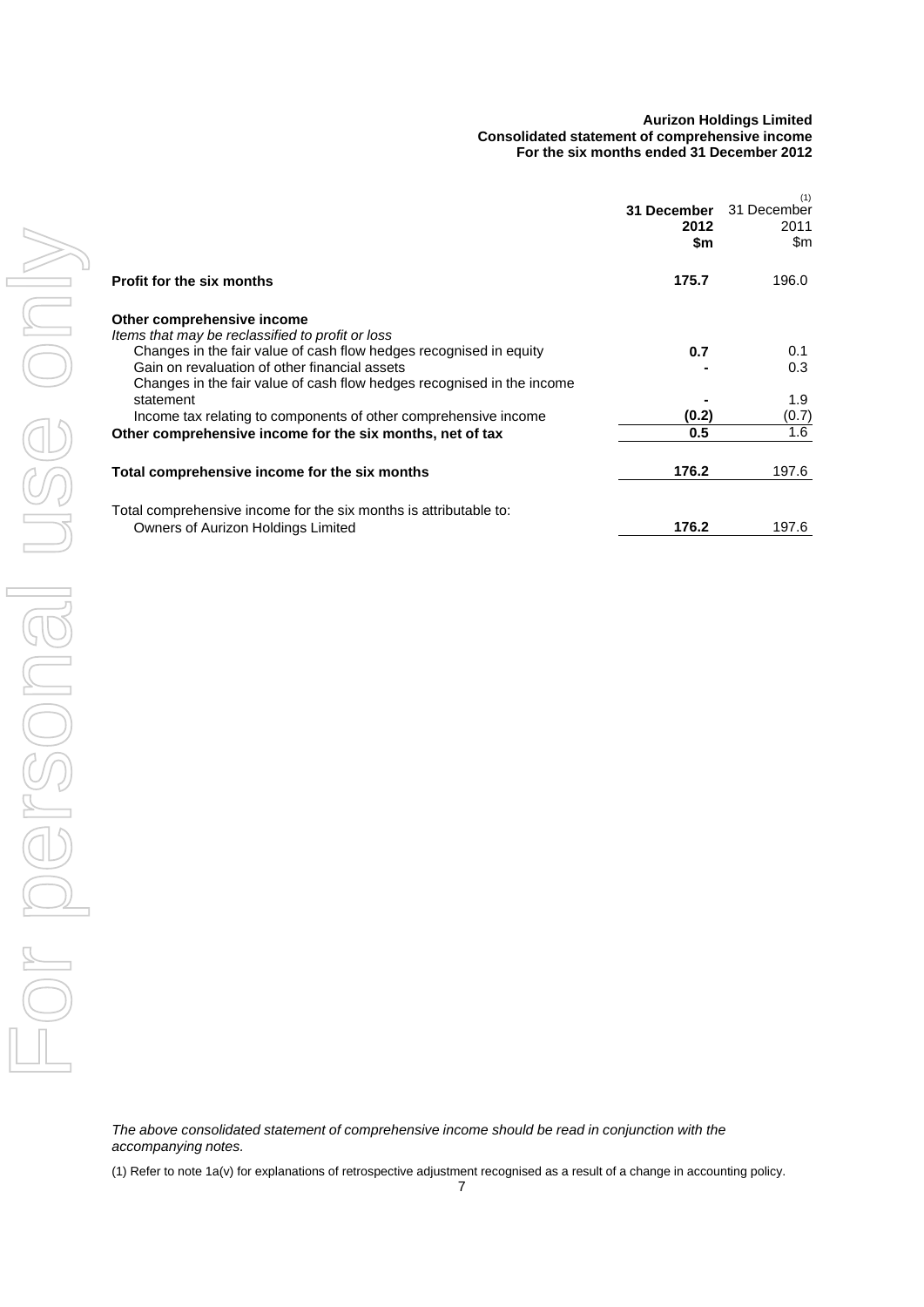#### **Aurizon Holdings Limited Consolidated balance sheet As at 31 December 2012**

<span id="page-9-0"></span>

|                                                   | 31 December    |          | 30 June  |  |
|---------------------------------------------------|----------------|----------|----------|--|
|                                                   |                | 2012     | 2012     |  |
|                                                   | <b>Notes</b>   | \$m      | \$m      |  |
| <b>ASSETS</b>                                     |                |          |          |  |
| <b>Current assets</b>                             |                |          |          |  |
| Cash and cash equivalents                         |                | 16.2     | 98.8     |  |
| Trade and other receivables                       |                | 610.5    | 548.1    |  |
| Inventories                                       |                | 200.2    | 215.8    |  |
| Derivative financial instruments                  |                |          | 0.1      |  |
| Other assets                                      |                | 17.8     | 8.0      |  |
| Assets classified as held for sale                |                | 9.7      | 8.7      |  |
| <b>Total current assets</b>                       |                | 854.4    | 879.5    |  |
| <b>Non-current assets</b>                         |                |          |          |  |
| Inventories                                       |                | 21.5     | 8.7      |  |
| Property, plant and equipment                     |                | 9,281.2  | 9,037.2  |  |
| Intangible assets                                 |                | 13.0     | 16.6     |  |
| Investments accounted for using the equity method |                | 79.3     | 78.0     |  |
| Other assets                                      |                | 3.5      | 0.5      |  |
| <b>Total non-current assets</b>                   |                | 9,398.5  | 9,141.0  |  |
|                                                   |                |          |          |  |
| <b>Total assets</b>                               |                | 10,252.9 | 10,020.5 |  |
| <b>LIABILITIES</b>                                |                |          |          |  |
| <b>Current liabilities</b>                        |                |          |          |  |
| Derivative financial instruments                  |                | 3.8      | 1.3      |  |
| Trade and other payables                          |                | 347.1    | 349.6    |  |
| Provisions                                        |                | 341.1    | 371.4    |  |
| <b>Other liabilities</b>                          |                | 34.4     | 37.5     |  |
| <b>Current tax liabilities</b>                    |                | 39.8     | 7.9      |  |
| <b>Total current liabilities</b>                  |                | 766.2    | 767.7    |  |
| <b>Non-current liabilities</b>                    |                |          |          |  |
| Derivative financial instruments                  |                | 0.1      | 2.0      |  |
| Provisions                                        |                | 88.3     | 81.3     |  |
| <b>Borrowings</b>                                 | 6              | 2,439.5  | 1,201.6  |  |
| Deferred tax liabilities                          |                | 363.2    | 363.5    |  |
| <b>Other liabilities</b>                          |                | 291.2    | 310.2    |  |
| <b>Total non-current liabilities</b>              |                | 3,182.3  | 1,958.6  |  |
| <b>Total liabilities</b>                          |                | 3,948.5  | 2,726.3  |  |
|                                                   |                |          |          |  |
| <b>Net assets</b>                                 |                | 6,304.4  | 7,294.2  |  |
| <b>EQUITY</b>                                     |                |          |          |  |
| Contributed equity                                | $\overline{7}$ | 5,066.3  | 6,119.1  |  |
| Reserves                                          |                | (2.5)    | (2.0)    |  |
| Retained earnings                                 |                | 1,240.6  | 1,177.1  |  |
| <b>Total equity</b>                               |                | 6,304.4  | 7,294.2  |  |

*The above consolidated balance sheet should be read in conjunction with the accompanying notes.*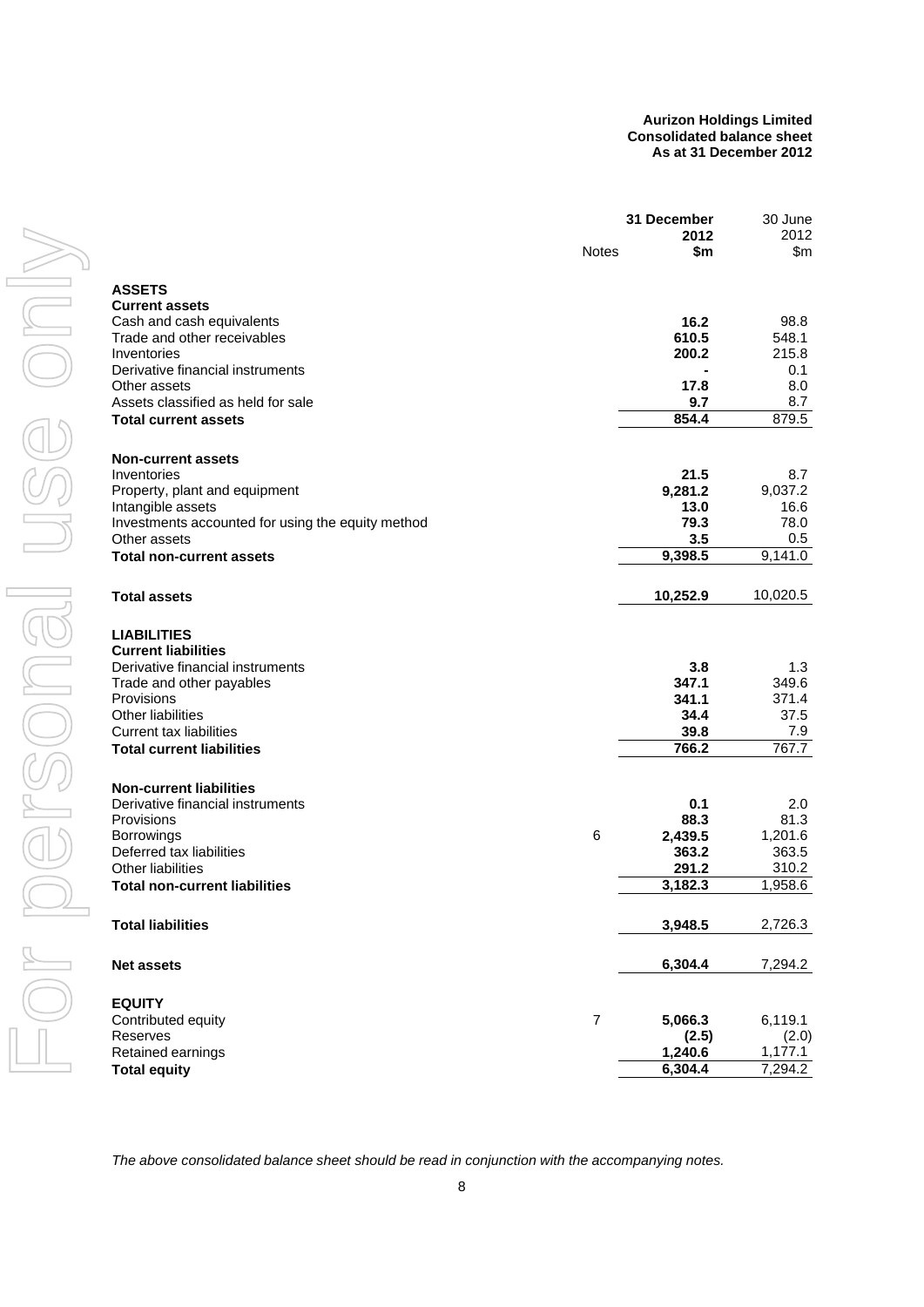#### **Aurizon Holdings Limited Consolidated statement of changes in equity For the six months ended 31 December 2012**

<span id="page-10-0"></span>

|                                                                                                                 |                | Attributable to owners of<br><b>Aurizon Holdings Limited</b> |                              |                                    |                                      |
|-----------------------------------------------------------------------------------------------------------------|----------------|--------------------------------------------------------------|------------------------------|------------------------------------|--------------------------------------|
|                                                                                                                 | <b>Notes</b>   | Contributed<br>equity<br>\$m                                 | <b>Reserves</b><br>\$m       | <b>Retained</b><br>earnings<br>\$m | (1)<br><b>Total</b><br>equity<br>\$m |
| Balance at 1 July 2011                                                                                          |                | 6,111.9                                                      | (2.3)                        | 916.8                              | 7,026.4                              |
| Profit for the year<br>Other comprehensive income                                                               |                | $\blacksquare$                                               | $\blacksquare$<br>1.6<br>1.6 | 196.0<br>196.0                     | 196.0<br>1.6<br>197.6                |
| Total comprehensive income for the six months                                                                   |                |                                                              |                              |                                    |                                      |
| Transactions with owners in their capacity as owners:<br>Dividends provided for or paid<br>Share-based payments | 8              | 2.7                                                          |                              | (90.3)                             | (90.3)<br>2.7                        |
|                                                                                                                 |                | $\overline{2.7}$                                             |                              | (90.3)                             | (87.6)                               |
| Balance at 31 December 2011                                                                                     |                | 6,114.6                                                      | (0.7)                        | 1,022.5                            | 7,136.4                              |
| Balance at 1 July 2012                                                                                          |                | 6,119.1                                                      | (2.0)                        | 1,177.1                            | 7,294.2                              |
| Profit for the year                                                                                             |                | $\blacksquare$                                               | $\blacksquare$               | 175.7                              | 175.7                                |
| Other comprehensive income                                                                                      |                |                                                              | (0.5)                        |                                    | (0.5)                                |
| Total comprehensive income for the six months                                                                   |                |                                                              | (0.5)                        | 175.7                              | 175.2                                |
| Transactions with owners in their capacity as owners:                                                           |                |                                                              |                              |                                    |                                      |
| Buy-back of ordinary shares                                                                                     | $\overline{7}$ | (1,054.1)                                                    |                              |                                    | (1,054.1)                            |
| Dividends provided for or paid                                                                                  | 8              | 1.3                                                          | ä,                           | (112.2)                            | (112.2)<br>1.3                       |
| Share-based payments                                                                                            |                | (1,052.8)                                                    | ä,                           | (112.2)                            | (1, 165.0)                           |
| <b>Balance at 31 December 2012</b>                                                                              |                | 5,066.3                                                      | (2.5)                        | 1,240.6                            | 6,304.4                              |

*The above consolidated statement of changes in equity should be read in conjunction with the accompanying notes.*

(1) Refer to note 1a(v) for explanations of retrospective adjustment recognised as a result of a change in accounting policy.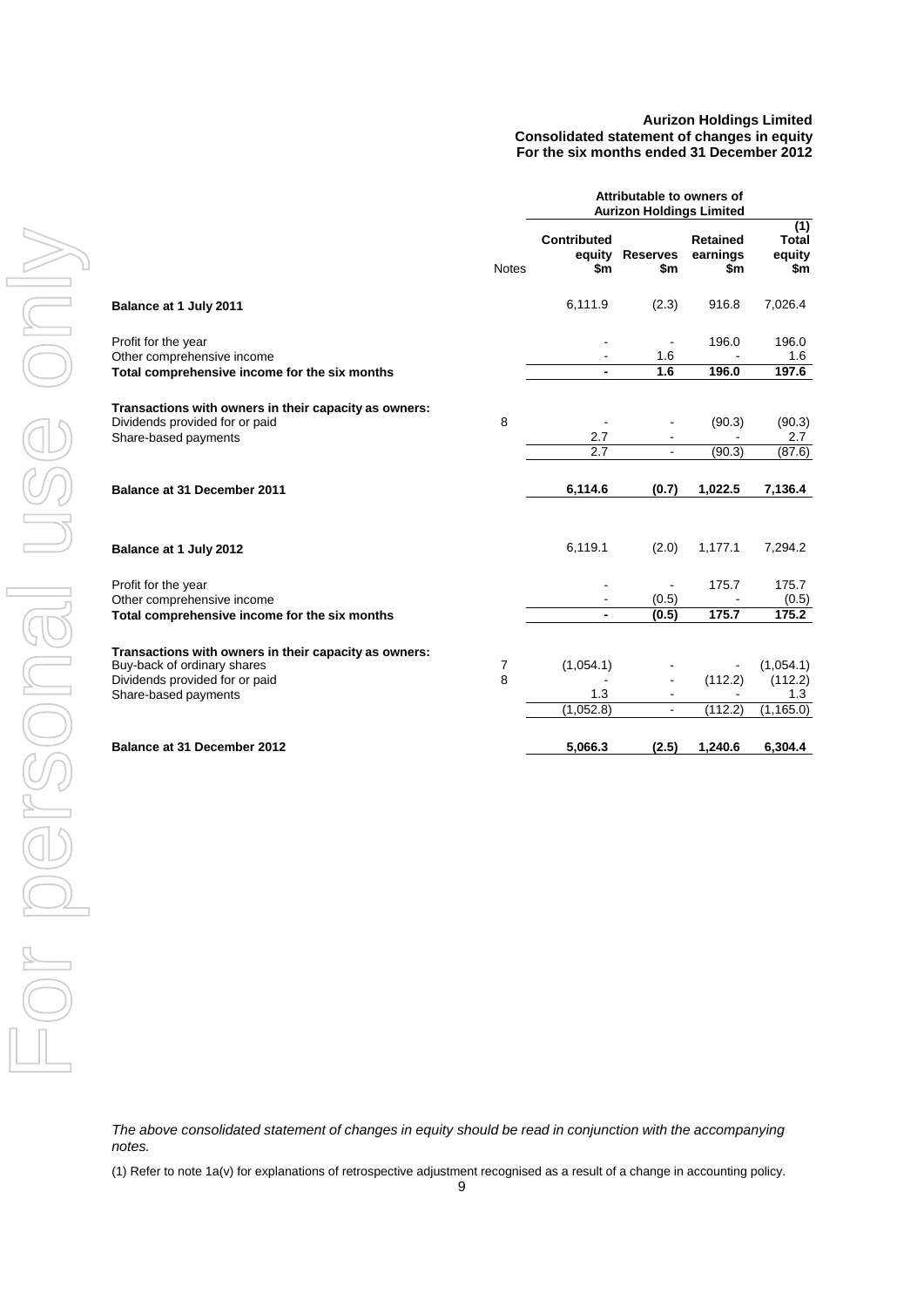#### **Aurizon Holdings Limited Consolidated cash flow statement For the six months ended 31 December 2012**

<span id="page-11-0"></span>

|                                                                  | 31 December | (1)<br>31 December |
|------------------------------------------------------------------|-------------|--------------------|
|                                                                  | 2012        | 2011               |
|                                                                  | \$m         | \$m                |
|                                                                  |             |                    |
| Cash flows from operating activities                             |             |                    |
| Receipts from customers                                          | 1,980.6     | 1,932.5            |
| Payments to suppliers and employees                              | (1,597.1)   | (1,423.2)          |
| Interest paid                                                    | (40.3)      | (34.6)             |
| Interest received                                                | 1.3         | 1.5                |
| Income taxes paid                                                | (17.0)      |                    |
| Net cash inflow from operating activities                        | 327.5       | 476.2              |
| Cash flows from investing activities                             |             |                    |
| Payments for property, plant and equipment                       | (499.2)     | (626.7)            |
| Payments for investment in associates                            | (1.3)       |                    |
| Proceeds from sale of property, plant and equipment              | 26.0        | 12.4               |
| Associate distributions received                                 | 2.7         |                    |
| Net cash outflow from investing activities                       | (471.8)     | (614.3)            |
| Cash flows from financing activities                             |             |                    |
| Proceeds from borrowings                                         | 1,235.0     | 145.0              |
| Payments for Share Buy-Back                                      | (1,049.8)   |                    |
| Payments for shares acquired for Share based payments            | (5.1)       |                    |
| Share Buy-Back transaction costs                                 | (6.2)       |                    |
| Dividends paid to Company's shareholders                         | (112.2)     | (90.3)             |
| Net cash inflow from financing activities                        | 61.7        | 54.7               |
| Net (decrease)/increase in cash and cash equivalents             | (82.6)      | (83.4)             |
| Cash and cash equivalents at the beginning of the financial year | 98.8        | 116.7              |
| Cash and cash equivalents at end of six months                   | 16.2        | 33.3               |
|                                                                  |             |                    |
| Cash and cash equivalents                                        | 16.2        | 33.4               |
| Less: Trust monies                                               |             | (0.1)              |
| Cash and cash equivalents in the cash flow statement             | 16.2        | 33.3               |

Given the short-term nature of the drawdowns and repayments, cash flows in relation to the Syndicated Debt Facility (effective from November 2010) are presented on a net basis in the cash flows from financing activities.

*The above consolidated cash flow statement should be read in conjunction with the accompanying notes.*

(1) Refer to note 1a(v) for explanations of retrospective adjustment recognised as a result of a change in accounting policy.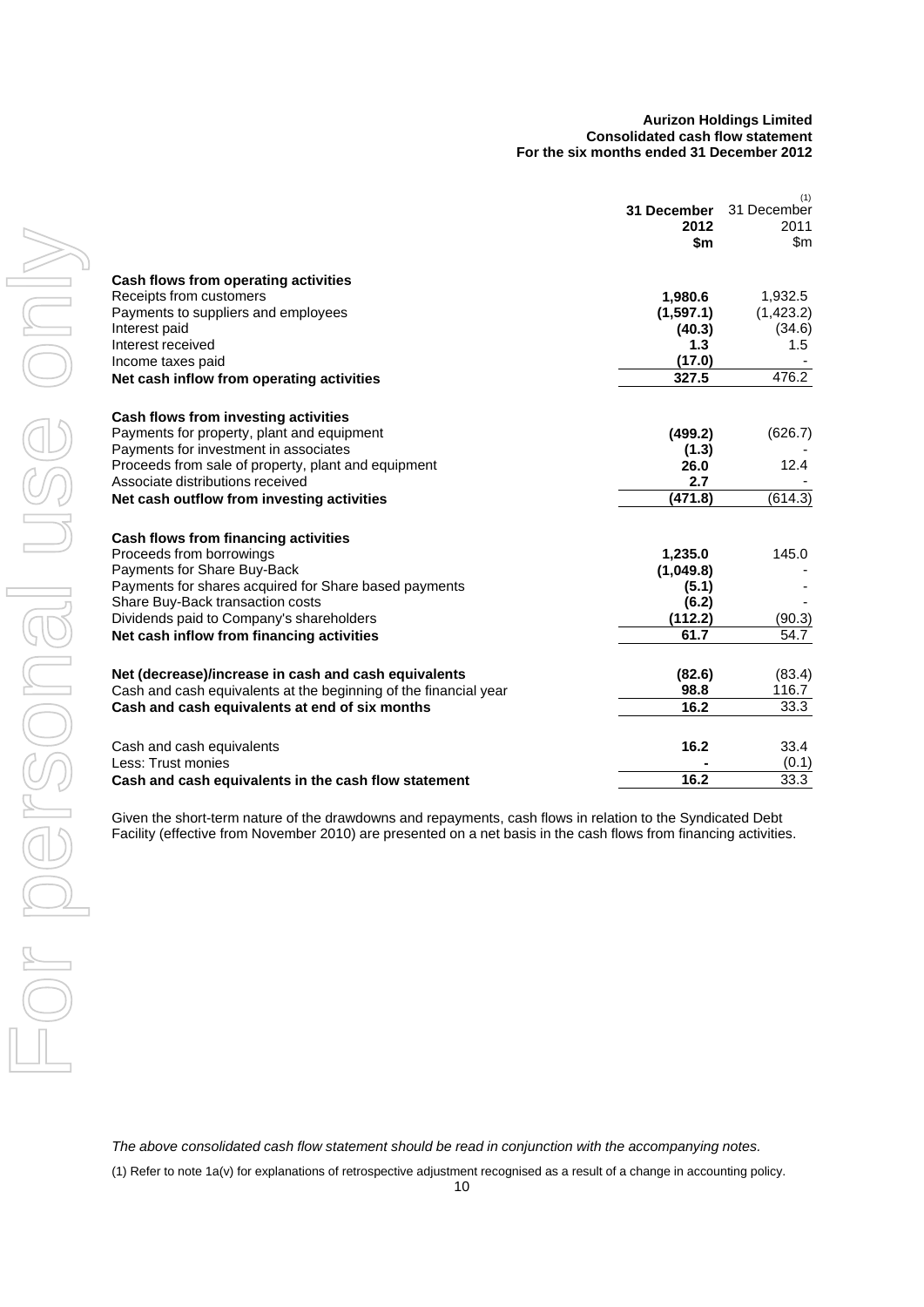#### **Aurizon Holdings Limited Notes to the consolidated financial statements 31 December 2012**

### <span id="page-12-0"></span>**1 Summary of significant accounting policies**

The financial statements of Aurizon Holdings Limited ("the Company") for the six months ended 31 December 2012 are for the consolidated entity consisting of the Company and its subsidiaries (together referred to as "the Group" or "Aurizon"). The financial statements are presented in Australian currency.

#### **(a) Basis of preparation**

This condensed consolidated interim financial report has been prepared in accordance with Australian Accounting Standard AASB 134 *Interim Financial Reporting* and the *Corporations Act 2001*.

This condensed consolidated interim financial report does not include all the notes of the type normally included in an annual financial report. Accordingly, this financial report is to be read in conjunction with the annual report of the Company for the year ended 30 June 2012 and any public announcements made by the Company during the interim reporting period in accordance with the continuous disclosure requirements of the *Corporations Act 2001*. The annual report for the year ended 30 June 2012 is accessible at www.aurizon.com.au.

The principal accounting policies adopted in the preparation of these consolidated financial statements are consistent with those of the previous financial year, except as modified as required for the adoption of new accounting standards. These policies have been consistently applied to both periods presented, unless otherwise stated. Where necessary, comparative information has been restated to conform with changes in presentation in the current year.

#### *(i) New and amended standards adopted by the Group*

The Group has adopted a number of Australian Accounting Standards and Interpretations that are mandatory for annual reporting periods beginning on or after 1 July 2012. The adoption of these standards did not have any impact on the current period or any previous period and is not likely to affect future periods.

#### *(ii) Early adoption of standards*

The Group has not elected to apply any pronouncements before their operative date in the annual reporting period beginning 1 July 2012.

#### *(iii) Historical cost convention*

These financial statements have been prepared under the historical cost convention, as modified by the revaluation of available-for-sale financial assets, and assets and liabilities (including derivative instruments) at fair value.

#### *(iv) Rounding of amounts*

The Company is of a kind referred to in Class Order 98/100, issued by the Australian Securities and Investment Commission, relating to the "rounding off" of amounts in the financial report. Amounts in the financial report have been rounded off in accordance with that Class Order to the nearest hundred thousand dollars, unless otherwise indicated.

#### *(v) Voluntary change in accounting policy*

The prior period comparative financial statements have been restated based on a voluntary change in accounting policy relating to mechanised Ballast undercutting applied in the 2012 financial year. The impact of the change in accounting policy was an increase of \$9.6 million in profit before tax and \$6.7 million to net profit after tax for the six months ended 31 December 2011. For further information refer to note 1 (q) of the Financial Report for the year ended 30 June 2012.

#### **2 Critical accounting estimates and judgements**

Estimates and judgements are continually evaluated and are based on historical experience and other factors, including expectations of future events that may have a financial impact on the entity and that are believed to be reasonable under the circumstances.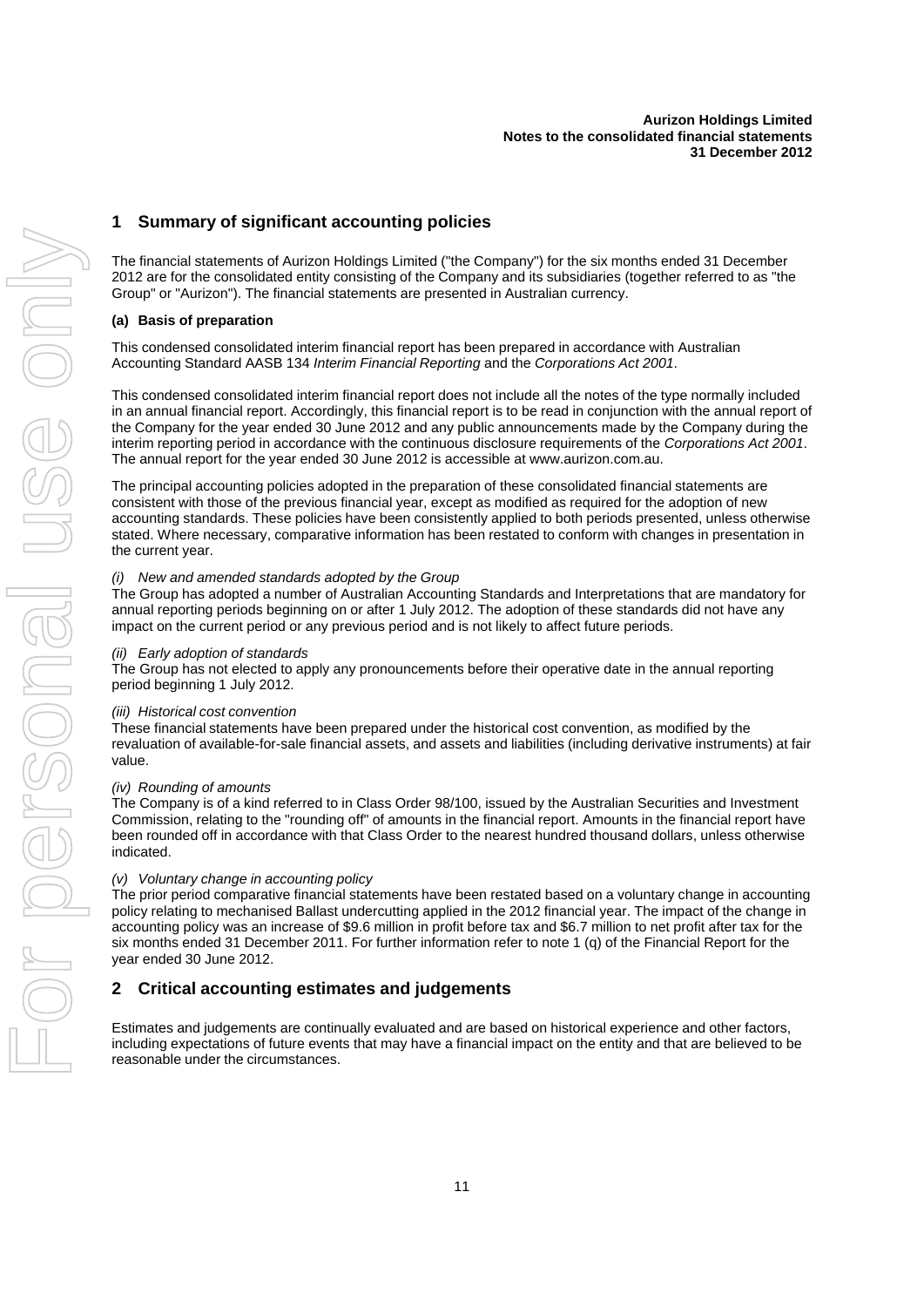## **2 Critical accounting estimates and judgements (continued)**

The group makes estimates and assumptions concerning the future. The resulting accounting estimates will by definition, seldom equal the related actual results. The estimates and assumptions that have a significant risk of causing a material adjustment to the carrying amounts of assets and liabilities within the next financial period are discussed below:

#### **(a) Take or Pay**

During the period, actual tonnages have been below the regulatory forecast. As a result, significant estimates have been made in forecasting annual tonnages to determine the amount of annual net take or pay the Group is entitled to receive in respect of the period in accordance with the Access Undertaking agreements.

#### **(b) Strategic infrastructure projects**

During the period, work continued on various significant infrastructure projects in relation to above and below rail development. For the six months ended 31 December 2012, \$22.0 million of costs were capitalised, which brings the total capitalised costs for these projects to \$64.3 million. Management's judgement has been applied to the extent to which capitalisation of these projects is appropriate. The application of this judgement will be re-assessed throughout the life of the projects.

#### **3 Segment information**

#### **(a) Operating segments**

The following summary describes the operations in each of the Group's reportable segments:

#### *Coal*

Transport of coal from mines in Queensland and New South Wales to end customers and ports.

#### *Freight*

Transport of bulk mineral commodities (including iron ore), agricultural products, mining and industrial inputs and general freight throughout Queensland, New South Wales and Western Australia, and containerised freight throughout Australia.

#### *Network*

Provision of access to, and operation and management of the Central Queensland coal network. Provision of design, construction, overhaul, maintenance and management services to the group.

#### *Unallocated*

Items of revenue and expense of a corporate nature, ineffective hedging gains and losses, and minor operations within the Group including provision of overhaul and maintenance services to external customers.

Interest expense for the entire Group is not allocated to specific segments but rather recorded as a corporate expense. With the exception of property, plant and equipment, asset and liability positions of the Group are only reviewed at the consolidated level.

There have been changes in the way segment information is reported as a result of the group's transition to a functional organisational structure, similar to that of the Class 1 railroads of North America. The new functional structure has resulted in lower intersegment revenue being allocated across the group's reportable segments. Additionally the provision of overhaul and maintenance services to external customers previously reported in the Network segment is now reported in the Unallocated segment. The segment information for the prior corresponding period has been restated based on the above changes.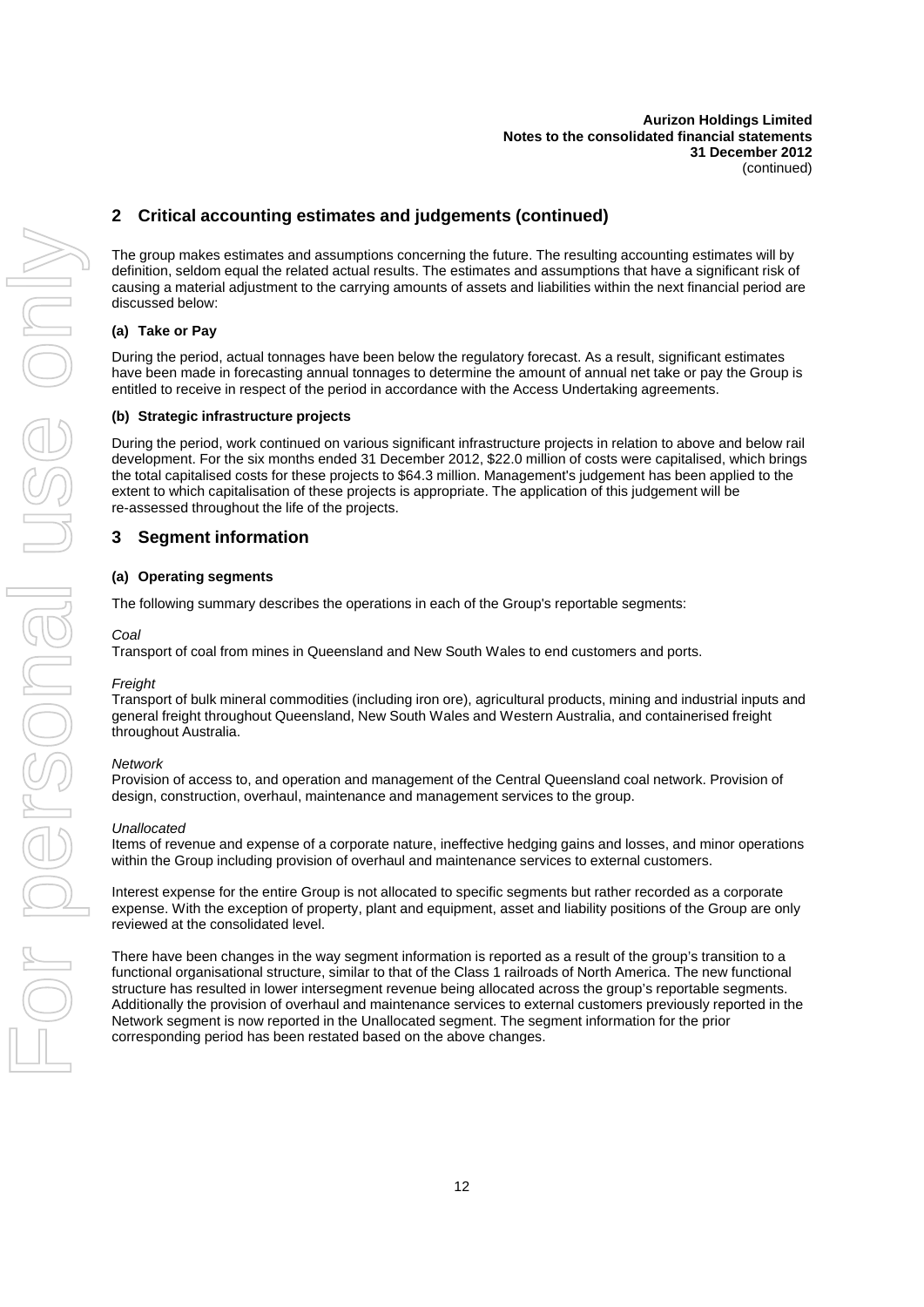#### **Aurizon Holdings Limited Notes to the consolidated financial statements 31 December 2012** (continued)

## **3 Segment information (continued)**

#### **(b) Segment information**

|                                              | Coal   | Freight | <b>Network</b> | Unallocated | Total   |
|----------------------------------------------|--------|---------|----------------|-------------|---------|
| 31 December 2012                             | \$m    | \$m     | \$m            | \$m         | \$m     |
| Segment revenue                              |        |         |                |             |         |
| <b>Revenue from external customers</b>       |        |         |                |             |         |
| Services revenue                             |        |         |                |             |         |
| Track access                                 | 381.8  | 1.7     | 109.6          |             | 493.1   |
| Freight transport                            | 542.7  | 625.2   |                |             | 1,167.9 |
| Other services                               |        | 83.7    | 40.1           |             | 123.8   |
| Other revenue                                | 3.9    | 18.8    | 18.9           | 51.1        | 92.7    |
| Total revenue from external customers        | 928.4  | 729.4   | 168.6          | 51.1        | 1,877.5 |
| Intersegment revenue                         | 0.7    | 4.9     | 366.4          | 49.5        | 421.5   |
| Other income                                 | 0.1    | 0.2     | (1.8)          | 2.0         | 0.5     |
| Total segment revenue and other income       | 929.2  | 734.5   | 533.2          | 102.6       | 2,299.5 |
| Intersegment elimination                     |        |         |                |             | (421.5) |
| Consolidated revenue and other income        |        |         |                |             | 1,878.0 |
| Segment result                               |        |         |                |             |         |
| <b>Underlying EBITDA</b>                     | 228.4  | 94.1    | 325.9          | (46.2)      | 602.2   |
| Depreciation and amortisation                | (86.0) | (44.3)  | (99.9)         | (15.9)      | (246.1) |
| <b>Underlying EBIT</b>                       | 142.4  | 49.8    | 226.0          | (62.1)      | 356.1   |
| Significant adjustments (note 3(c))          |        |         |                |             | (87.8)  |
| <b>EBIT</b>                                  |        |         |                |             | 268.3   |
| Net finance costs                            |        |         |                |             | (42.0)  |
| Profit before income tax                     |        |         |                |             | 226.3   |
| Income tax (expense)/benefit                 |        |         |                |             | (50.6)  |
| Profit for the year                          |        |         |                |             | 175.7   |
|                                              | Coal   | Freight | Network        | Unallocated | Total   |
| <b>31 December 2011</b>                      | \$m    | \$m     | \$m            | \$m         | \$m     |
| <b>Segment revenue</b>                       |        |         |                |             |         |
| <b>Revenue from external customers</b>       |        |         |                |             |         |
| Services revenue                             |        |         |                |             |         |
| Track access                                 | 382.0  | 1.4     | 43.7           |             | 427.1   |
| Freight transport                            | 535.7  | 532.9   |                |             | 1,068.6 |
| Other services                               |        | 72.2    | 51.2           |             | 123.4   |
| Other revenue                                | 1.2    | 30.8    | 10.0           | 54.7        | 96.7    |
| Total revenue from external customers        | 918.9  | 637.3   | 104.9          | 54.7        | 1,715.8 |
| Intersegment revenue                         | 1.8    | 8.4     | 340.8          | 42.7        | 393.7   |
| Other income                                 | 0.5    | 4.2     | 0.1            | (3.6)       | 1.2     |
| Total segment revenue and other income       | 921.2  | 649.9   | 445.8          | 93.8        | 2,110.7 |
| Intersegment elimination                     |        |         |                |             | (393.7) |
| <b>Consolidated revenue and other income</b> |        |         |                |             | 1,717.0 |
| <b>Segment result</b>                        |        |         |                |             |         |
| <b>Underlying EBITDA</b>                     | 229.6  | 62.0    | 246.3          | (53.0)      | 484.9   |
| Depreciation and amortisation                | (90.6) | (33.5)  | (84.8)         | (15.0)      | (223.9) |
| <b>Underlying EBIT</b>                       | 139.0  | 28.5    | 161.5          | (68.0)      | 261.0   |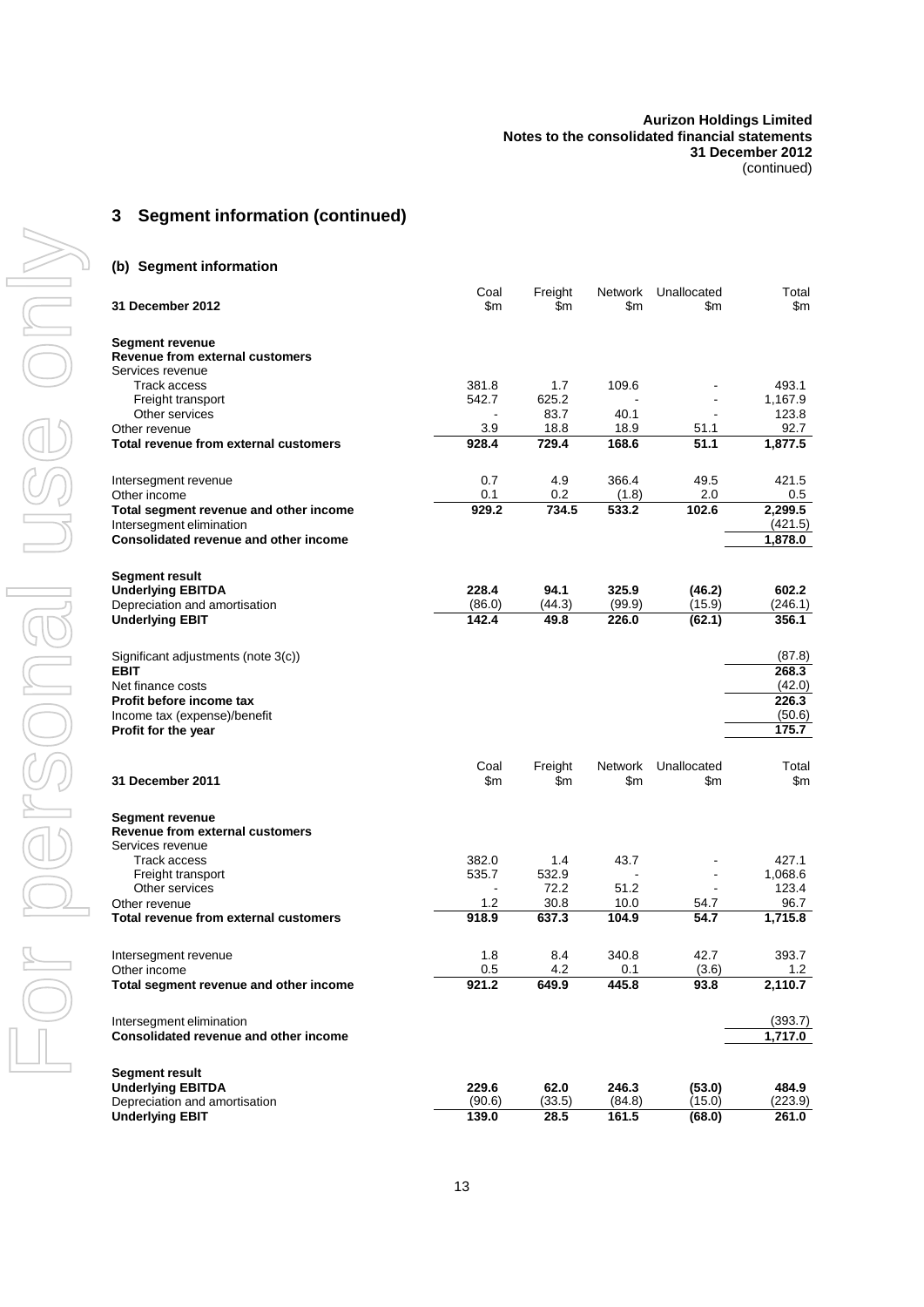## **3 Segment information (continued)**

#### **(b) Segment information (continued)**

| Significant adjustments (note 3(c)) | 8.8    |
|-------------------------------------|--------|
| <b>EBIT</b>                         | 269.8  |
| Net finance costs                   | (14.7) |
| Profit before income tax            | 255.1  |
| Income tax (expense)/benefit        | (59.1) |
| Profit for the year                 | 196.0  |

#### **(c) Significant adjustments**

Profit before income tax includes the following significant items. The exclusion of these items permits analysis of the Group's underlying performance on a comparative basis. The Group's underlying result differs from the statutory result.

|                        | 31 December 31 December<br>2012<br>\$m | 2011<br>\$m |
|------------------------|----------------------------------------|-------------|
| <b>Expenses</b>        |                                        |             |
| Stamp duty             | ۰                                      | (8.8)       |
| Voluntary redundancies | 87.8                                   |             |
|                        | 87.8                                   | (8.8)       |

#### **31 December 2012**

• A major voluntary redundancy program at a cost of \$87.8 million was carried out during the period. To 31 December 2012, 814 employees have accepted a redundancy payment and a further 61 employees who have accepted voluntary redundancy are expected to leave the group before 30 June 2013.

#### **31 December 2011**

• New South Wales (NSW) stamp duty was triggered on 21 September 2010 with the interposing of QR National Limited as part of the pre IPO restructuring. At the time of interposing there were some uncertainties regarding whether NSW stamp duty should be payable in respect of only the land held by the Group in NSW or both the land and other assets (i.e. Rollingstock) held in NSW. An application was lodged with the NSW Office of State Revenue ("OSR") that stamp duty was only payable on the land, however at the time of IPO, a provision of \$11.0 million was raised on the assumption that OSR may impose stamp duty on both land and rollingstock. After review the OSR confirmed that stamp duty was only payable in respect of the land (\$2.2 million). Accordingly, the remaining provision of \$8.8 million has been released back to the income statement.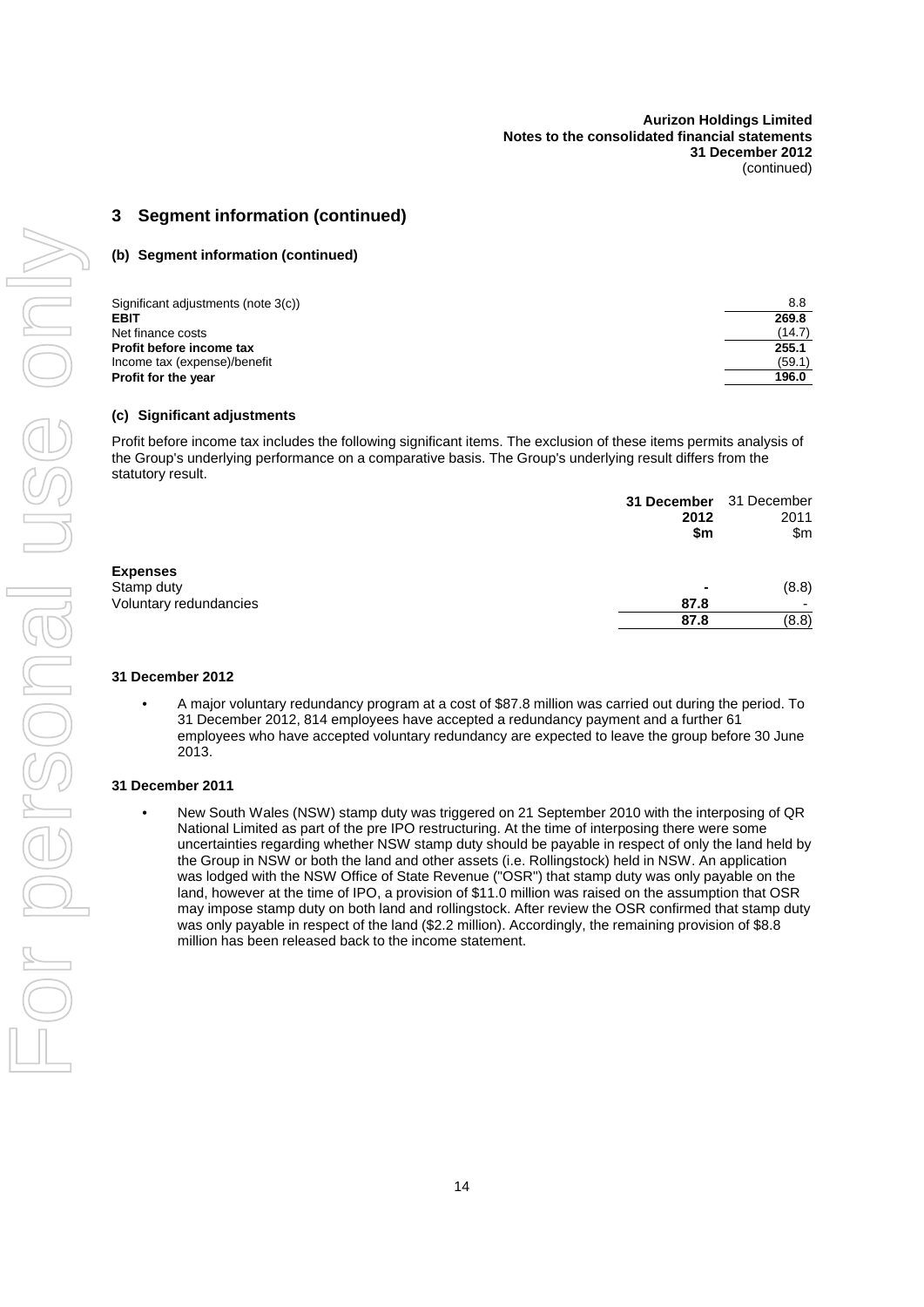#### <span id="page-16-0"></span>**4 Revenue**

|                     | 31 December<br>2012<br>\$m | 31 December<br>2011<br>$\mathsf{S}$ m |
|---------------------|----------------------------|---------------------------------------|
| Services revenue    |                            |                                       |
| <b>Track access</b> | 493.1                      | 427.1                                 |
| Freight transport   | 1,167.9                    | 1,068.6                               |
| Other services      | 123.8                      | 123.4                                 |
| Other revenue       | 92.7                       | 96.7                                  |
|                     | 1,877.5                    | 1,715.8                               |

### <span id="page-16-1"></span>**5 Income tax expense**

#### **(a) Income tax expense**

|                                                                                 |             | (1)         |
|---------------------------------------------------------------------------------|-------------|-------------|
|                                                                                 | 31 December | 31 December |
|                                                                                 | 2012        | 2011        |
|                                                                                 | \$m         | \$m         |
| Current tax                                                                     | 41.8        |             |
| Deferred tax                                                                    | 20.4        | 68.9        |
| Deferred tax base reset on consolidation and privatisation                      |             | (7.8)       |
| Adjustment for current tax of previous periods                                  | (11.6)      | (2.0)       |
|                                                                                 | 50.6        | 59.1        |
| Deferred income tax (revenue) expense included in income tax expense comprises: |             |             |
| (Increase) decrease in deferred tax assets                                      | (15.8)      | 39.8        |
| (Decrease) increase in deferred tax liabilities                                 | 34.1        | 29.1        |
| Net deferred tax debited directly to equity                                     | 2.1         |             |
|                                                                                 | 20.4        | 68.9        |

(1) Refer to note 1a(v) for explanations of retrospective adjustment recognised as a result of a change in accounting policy.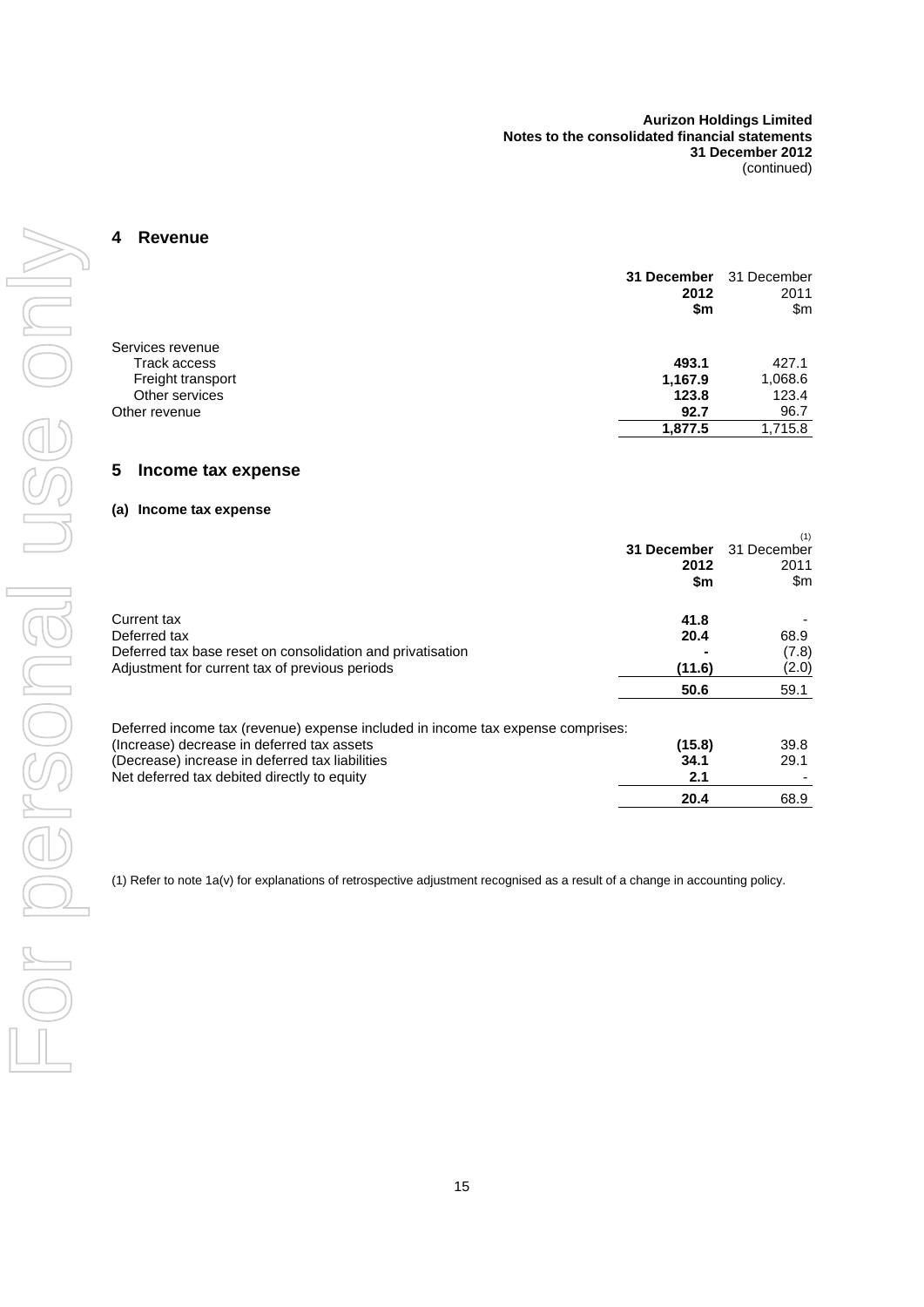### **5 Income tax expense (continued)**

#### **(b) Numerical reconciliation of income tax expense to prima facie tax payable**

|                                                                                                                                                          | 31 December<br>2012<br>\$m | (1)<br>31 December<br>2011<br>\$m |
|----------------------------------------------------------------------------------------------------------------------------------------------------------|----------------------------|-----------------------------------|
| Profit before income tax expense                                                                                                                         | 226.3                      | 255.1                             |
| Tax at the Australian tax rate of 30% (31 December 2011: 30%)<br>Tax effect of amounts which are not deductible/(taxable) in calculating taxable income: | 67.9                       | 76.5                              |
| Share-based payments                                                                                                                                     |                            | (0.1)                             |
| Stamp duty on business restructure/acquisition of subsidiary                                                                                             |                            | (2.7)                             |
| Research and development                                                                                                                                 | (2.5)                      | (2.5)                             |
| Non-assessable income                                                                                                                                    | (3.4)                      | (2.3)                             |
| Other                                                                                                                                                    | 0.2                        |                                   |
|                                                                                                                                                          | 62.2                       | 68.9                              |
| Deferred tax base reset on consolidation and privatisation                                                                                               |                            | (7.8)                             |
| Adjustment for current tax of previous periods                                                                                                           | (11.6)                     | (2.0)                             |
| Income tax expense                                                                                                                                       | 50.6                       | 59.1                              |

<span id="page-17-0"></span>(1) Refer to note 1a(v) for explanations of retrospective adjustment recognised as a result of a change in accounting policy.

#### **6 Borrowings**

|                                        | 31 December<br>2012<br>\$m | 30 June<br>2012<br>\$m |
|----------------------------------------|----------------------------|------------------------|
| Non-current - Unsecured                |                            |                        |
| Syndicated debt facility               | 2,455.0                    | 1,220.0                |
| Capitalised borrowing costs            | (15.5)                     | (18.4)                 |
| Total unsecured non-current borrowings | 2,439.5                    | 1,201.6                |

During the six months ended 31 December 2012, the Group extended the maturity of the \$1,425 million tranche of the total \$3,000 million Syndicated Debt Facility. The tranche maturity has been extended from December 2013 to December 2014 with the balance of the facility maturing in December 2015. The margin for this tranche is 1.6% (previously 1.75%).

The Syndicated Debt Facility imposes certain covenants on the Group to ensure that certain financial ratios are met, and restricts the amount of security that the Group and its subsidiaries can provide over their assets in certain circumstances.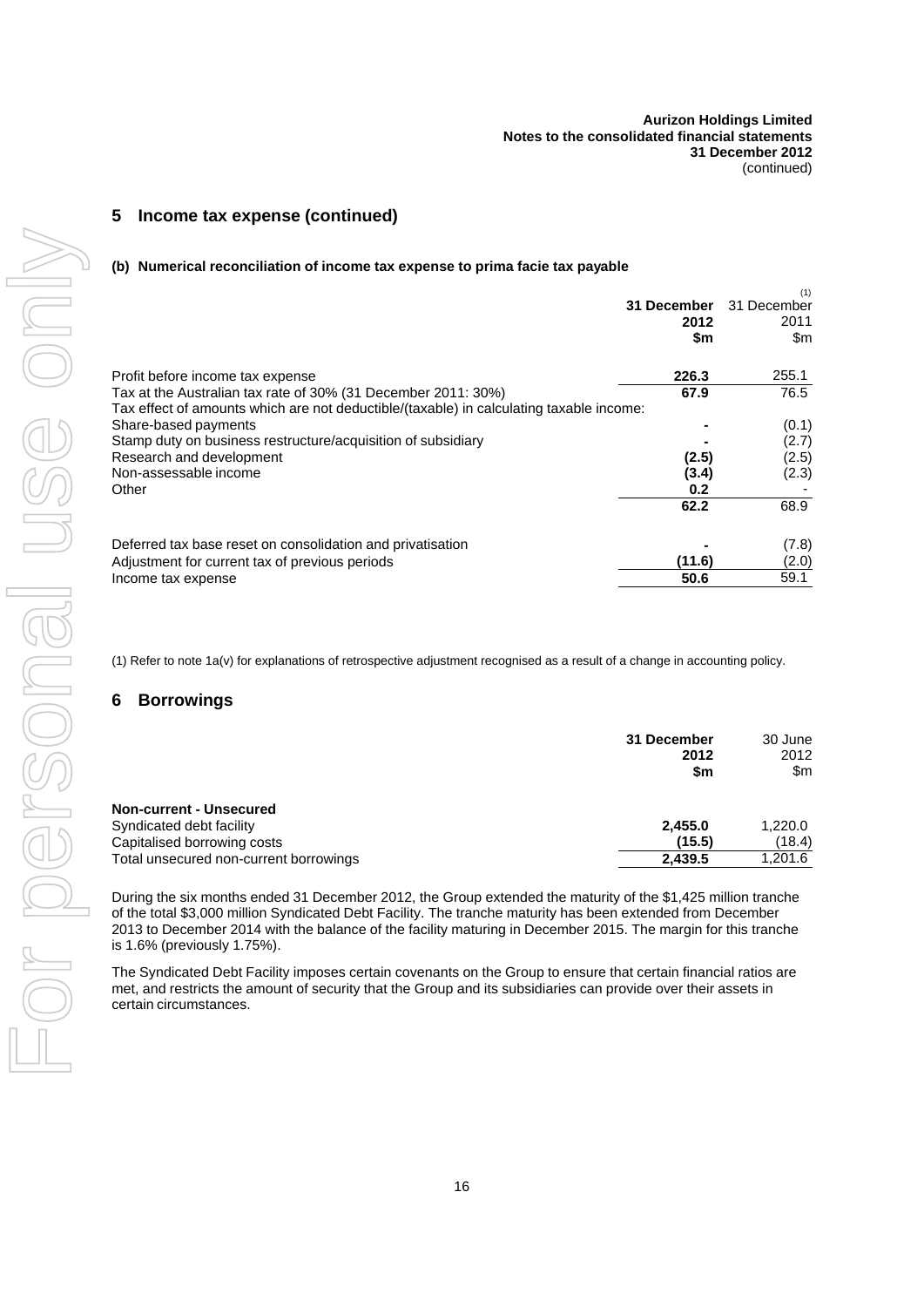#### <span id="page-18-0"></span>**7 Contributed equity**

|                                                                  |              | 31 December   | 30 June       |                  |         |
|------------------------------------------------------------------|--------------|---------------|---------------|------------------|---------|
|                                                                  |              | 2012          |               | 2012 31 December | 30 June |
|                                                                  |              | <b>Shares</b> | <b>Shares</b> | 2012             | 2012    |
|                                                                  | <b>Notes</b> | '000          | '000          | \$m              | \$m     |
| <b>Issued capital</b>                                            |              |               |               |                  |         |
| Fully paid                                                       | 7(a)         | 2,137,285     | 2,440,000     | 1,508.3          | 1,711.7 |
|                                                                  |              |               |               | 31 December      | 30 June |
|                                                                  |              |               |               | 2012             | 2012    |
|                                                                  |              |               |               | \$m              | \$m     |
| Other contributed equity                                         |              |               |               |                  |         |
| Selective Share Buy-Back                                         |              |               |               | (796.6)          |         |
| On-Market Share Buy-Back                                         |              |               |               | (54.1)           |         |
| Share-based payments                                             |              |               |               | 11.4             | 10.1    |
| Capital contributions from the State on retirement of borrowings |              |               |               | 4,388.3          | 4,388.3 |
| Capital contribution from the State for employee gift shares     |              |               |               | 9.0              | 9.0     |
|                                                                  |              |               |               | 3,558.0          | 4,407.4 |
|                                                                  |              |               |               | 5,066.3          | 6,119.1 |
|                                                                  |              |               |               |                  |         |

#### <span id="page-18-1"></span>**(a) Movements in ordinary share capital**

| <b>Date</b>              | <b>Details</b>                            | Number of<br>shares | \$m     |
|--------------------------|-------------------------------------------|---------------------|---------|
|                          | 1 July 2011 Opening balance               | 2,440,000,000       | 1,711.7 |
| 31 December 2011 Balance |                                           | 2,440,000,000       | 1,711.7 |
|                          | 1 July 2012 Opening balance               | 2,440,000,000       | 1,711.7 |
|                          | 23 November 2012 On-Market Share Buy-Back | (14, 531, 059)      |         |
|                          | 26 November 2012 Selective Share Buy-Back | (288, 184, 438)     | (203.4) |
| 31 December 2012 Balance |                                           | 2,137,284,503       | 1,508.3 |

Since the commencement of the on-market buy-back program on 23 August 2012 Aurizon Holdings Limited acquired 14,531,059 shares. The on-market share buy back program was completed on 23 November 2012, at a total cost of \$54.1 million funded from other contributed equity, following the approval of the Selective Share buy-back.

On 26 November 2012 Aurizon Holdings Limited completed the Selective Share Buy-back of 288,184,438 ordinary shares from Queensland Treasury Holdings Pty Ltd for \$1,000 million, apportioned between other contributed equity \$796.6 million and \$203.4 million share capital.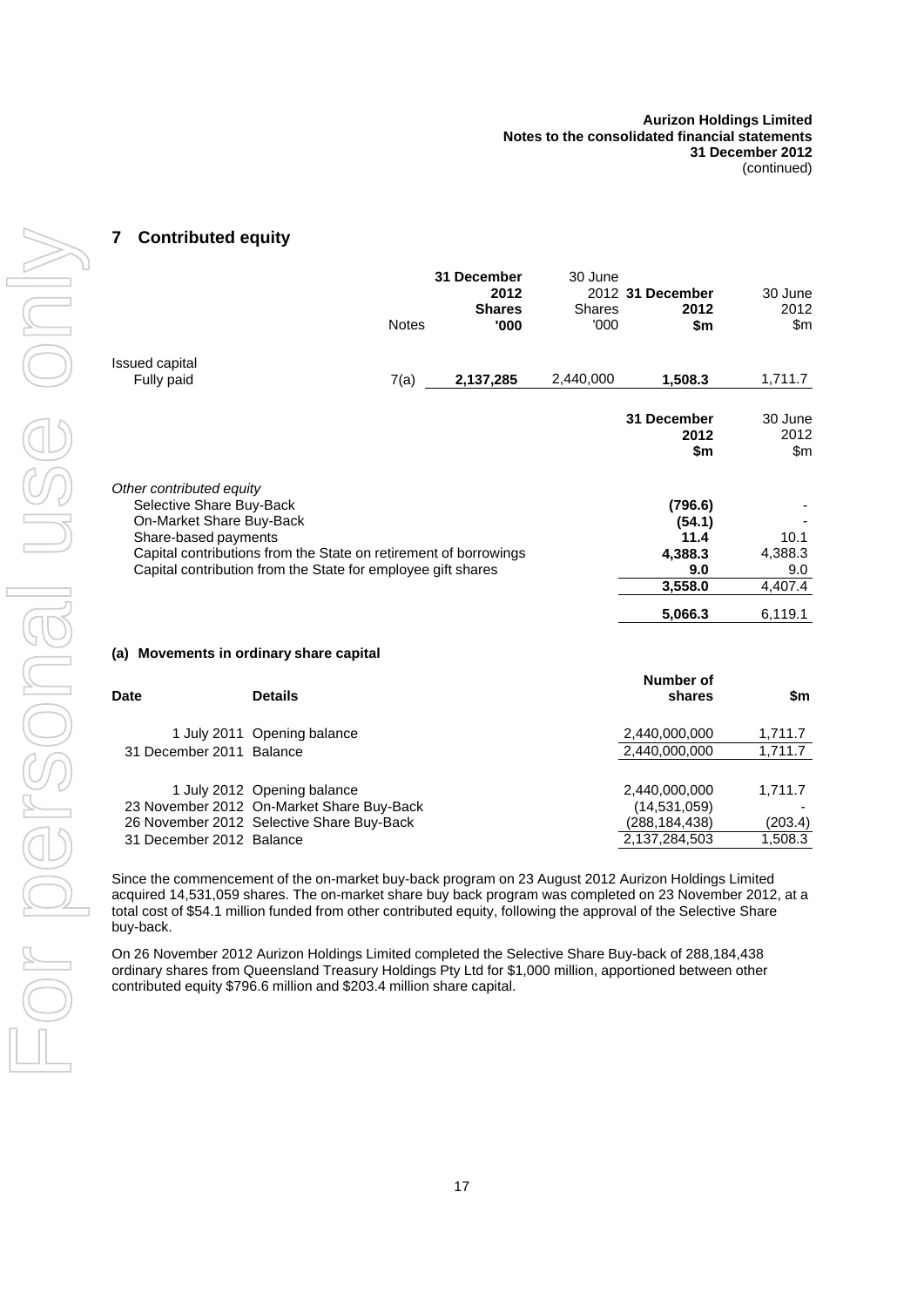#### <span id="page-19-0"></span>**8 Dividends**

#### **(a) Ordinary shares**

|                                                                                                                                                                                          | 31 December<br>2012<br>\$m | 31 December<br>2011<br>\$m |
|------------------------------------------------------------------------------------------------------------------------------------------------------------------------------------------|----------------------------|----------------------------|
| Final dividend for the year ended 30 June 2012 of 4.6 cents per share, paid<br>September 2012 (unfranked)<br>Final dividend for the year ended 30 June 2011 of 3.7 cents per share, paid | 112.2                      |                            |
| September 2011 (unfranked)                                                                                                                                                               |                            | 90.3                       |
|                                                                                                                                                                                          | 112.2                      | 90.3                       |

#### **(b) Dividends not recognised at the end of the reporting period**

|                                                                                                                                                                                                                                                                                                                                                                | 31 December 31 December<br>2012<br>\$m | 2011<br>\$m |
|----------------------------------------------------------------------------------------------------------------------------------------------------------------------------------------------------------------------------------------------------------------------------------------------------------------------------------------------------------------|----------------------------------------|-------------|
| Since 31 December 2012, the directors have recommended the payment of a<br>70% franked interim dividend of 4.1 cents per fully paid ordinary share (31<br>December 2011: 3.7 cents). The aggregate amount of the proposed dividend<br>expected to be paid on 27 March 2013 out of retained earnings, but not<br>recognised as a liability at 31 December 2012. | 87.6                                   | 90.3        |

#### **9 Contingencies**

Issues relating to common law claims and product warranties are dealt with as they arise. A number of common law claims are pending against the Group. Provisions are taken up for some of these exposures based on management's determination.

There have been no material changes in contingent assets or liabilities since 30 June 2012. The Group has received \$33.2 million in deficit tonnage charges during the period relating to the year ended 30 June 2012 that were previously recognised as a contingent asset. The Group has a contingent asset of \$4.0 million in respect of deficit tonnage charges relating to contracts with a period ended 31 December 2012.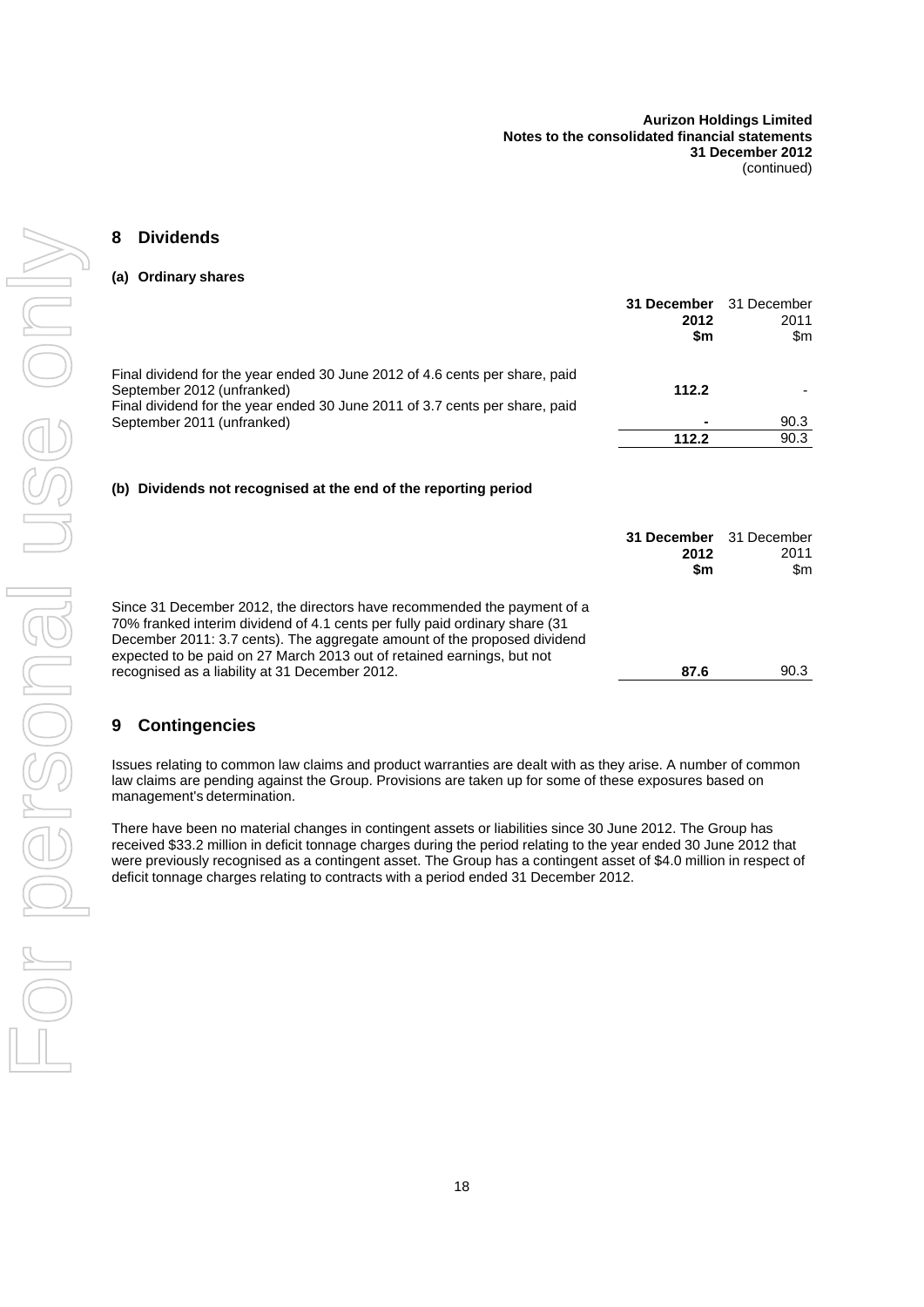## <span id="page-20-0"></span>**10 Earnings per share**

#### **(a) Basic and diluted earnings per share**

|                                                                                                               | 31 December 31 December<br>2012<br><b>Cents</b>          | (1)<br>2011<br>Cents   |
|---------------------------------------------------------------------------------------------------------------|----------------------------------------------------------|------------------------|
| Profit from continuing operations attributable to the ordinary equity holders of the<br>Company               | 7.4                                                      | 8.0                    |
| (b) Weighted average number of shares used as denominator                                                     |                                                          |                        |
|                                                                                                               | 31 December 31 December<br>2012<br><b>Number</b><br>'000 | 2011<br>Number<br>'000 |
| Weighted average number of ordinary shares used as the denominator in<br>calculating basic earnings per share | 2,375,256                                                | 2.440.000              |

(1) Refer to note 1a(v) for explanations of retrospective adjustment recognised as a result of a change in accounting policy.

#### **11 Net Tangible Assets per share**

|                                | 31 December 31 December<br>2012 | 2011 |
|--------------------------------|---------------------------------|------|
| Net tangible asset (per share) | 2.94                            | 2.92 |

Net tangible assets per share is calculated by dividing total equity attributable to the owners of Aurizon Holdings limited, less goodwill and intangible assets, by the number of shares on issue at period end. As at 31 December 2012 based on 2,137.3 million shares (31 December 2011: 2,440.0 million shares).

#### **12 Events occurring after the reporting period**

Subsequent to half year end the Blackwater and Moura coal systems in Aurizon's Central Queensland Coal Network have been impacted by heavy rain and flooding associated with ex Tropical Cyclone Oswald. The Blackwater system was closed for 12 days and the Moura system was closed for 26 days. The Group continues to assess the volume and financial impact from this event and is working closely with customers to recover tonnages.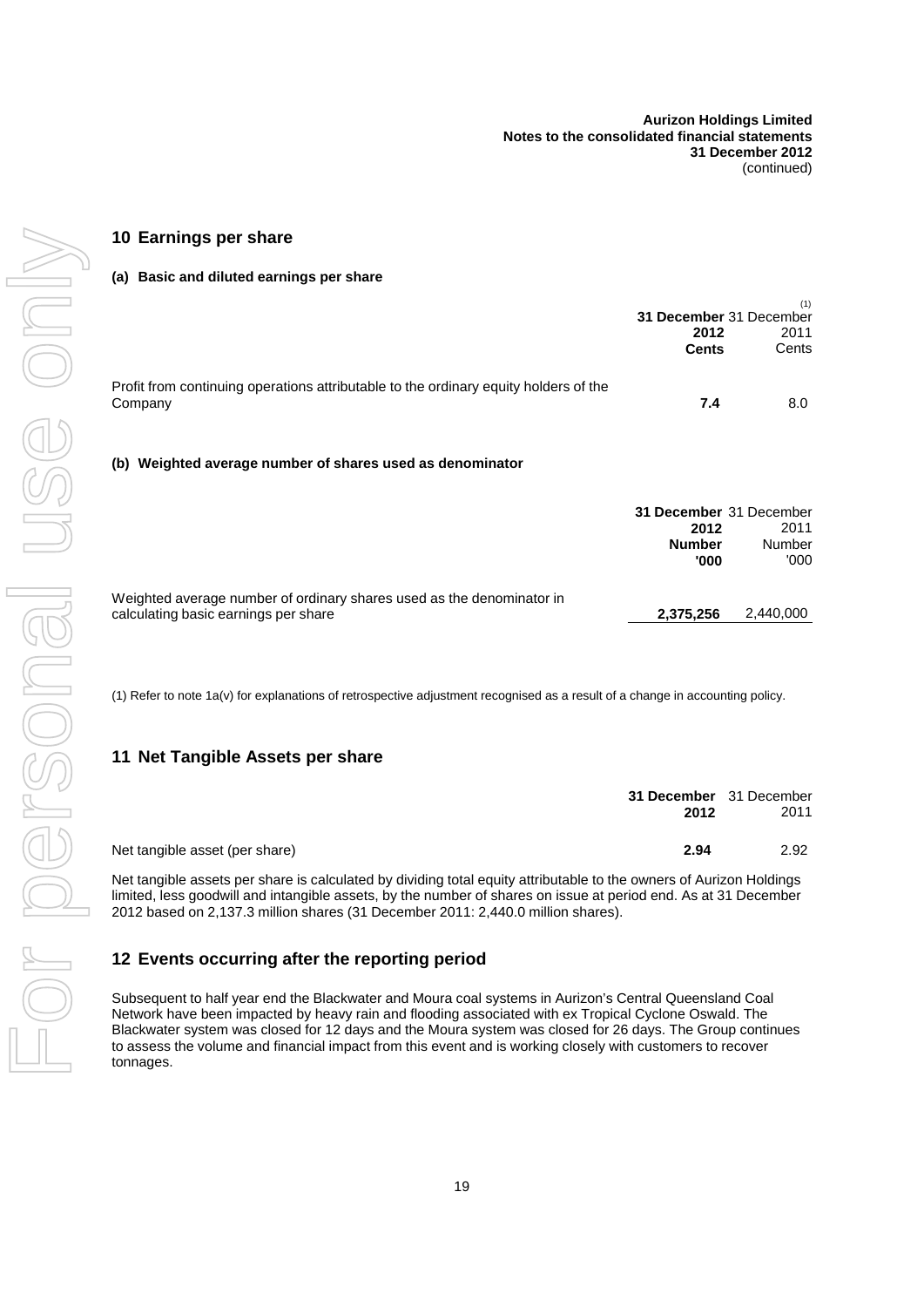<span id="page-21-0"></span>In accordance with a resolution of the directors of the Company, I state that:

In the opinion of the directors of the Company:

- (a) the financial statements and notes set out on pages [6](#page-7-1) to [19](#page-12-0) are in accordance with the *Corporations Act 2001*, including:
	- (i) complying with Accounting Standards, the *Corporations Regulations 2001* and other mandatory professional reporting requirements, and
	- (ii) giving a true and fair view of the consolidated entity's financial position as at 31 December 2012 and of its performance for the half-year ended on that date, and
- (b) there are reasonable grounds to believe that the Company will be able to pay its debts as and when they become due and payable.

 $\sqrt{\lambda}$ 

J B Prescott AC Chairman

20 February 2013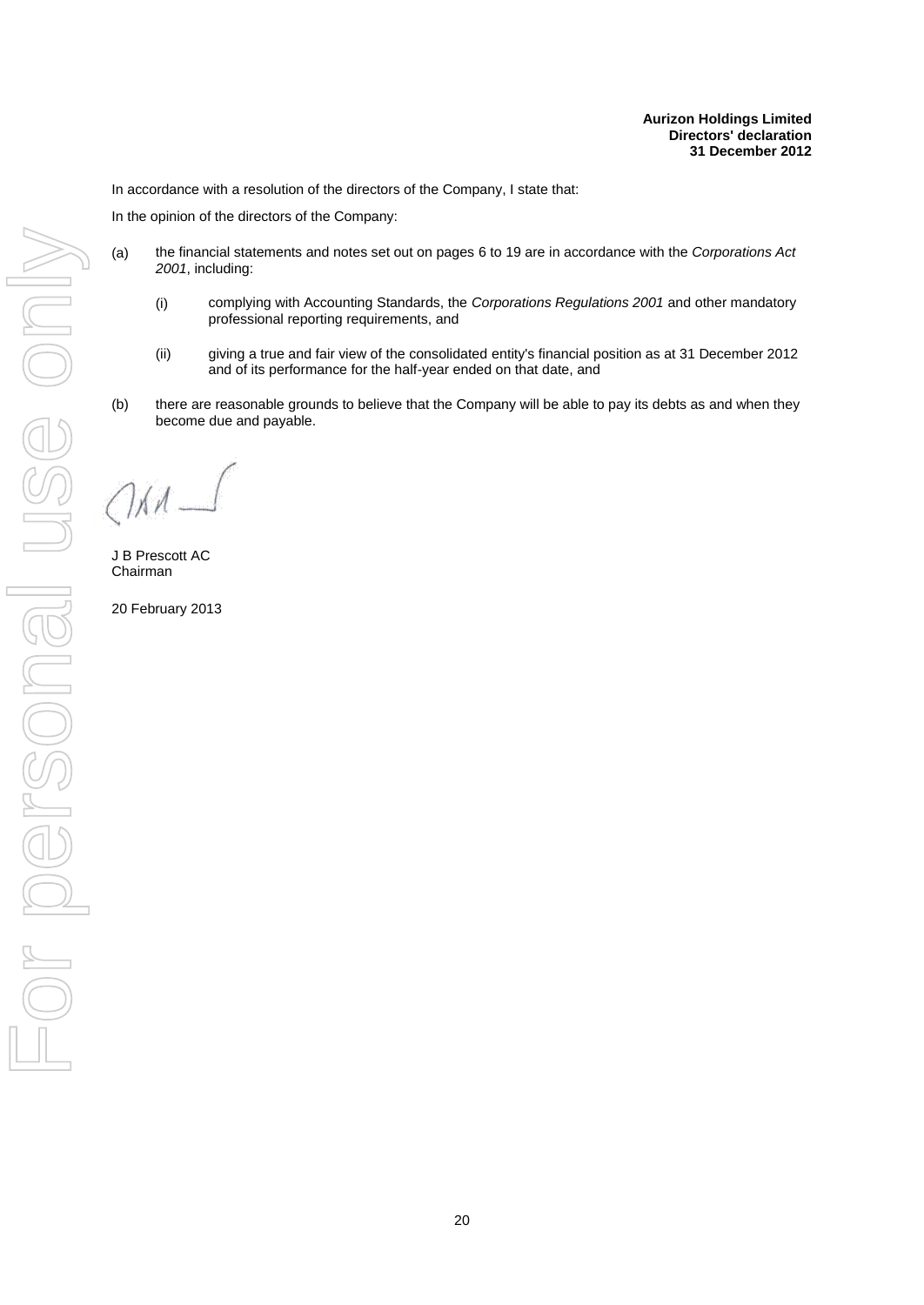

# **Independent auditor's review report to the members of Aurizon Holdings Limited**

#### **Report on the Half-Year Financial Report**

We have reviewed the accompanying half-year financial report of Aurizon Holdings Limited, which comprises the balance sheet as at 31 December 2012, and the income statement, the statement of comprehensive income, statement of changes in equity and cash flow statement for the half-year ended on that date, selected explanatory notes and the directors' declaration for the Aurizon Holdings Limited Group (the consolidated entity). The consolidated entity comprises both Aurizon Holdings Limited (the company) and the entities it controlled during that half-year.

#### *Directors' responsibility for the half-year financial report*

The directors of the company are responsible for the preparation of the half-year financial report that gives a true and fair view in accordance with Australian Accounting Standards (including the Australian Accounting Interpretations) and the Corporations Act 2001 and for such control as the directors determine is necessary to enable the preparation of the half-year financial report that is free from material misstatement whether due to fraud or error.

#### *Auditor's responsibility*

Our responsibility is to express a conclusion on the half-year financial report based on our review. We conducted our review in accordance with Auditing Standard on Review Engagements ASRE 2410 *Review of an Interim Financial Report Performed by the Independent Auditor of the Entity*, in order to state whether, on the basis of the procedures described, we have become aware of any matter that makes us believe that the financial report is not in accordance with the *Corporations Act 2001* including: giving a true and fair view of the consolidated entity's financial position as at 31 December 2012 and its performance for the half-year ended on that date; and complying with Australian Accounting Standard AASB 134 *Interim Financial Reporting* and the *Corporations Regulations 2001*. As the auditor of Aurizon Holdings Limited, ASRE 2410 requires that we comply with the ethical requirements relevant to the audit of the annual financial report.

A review of a half-year financial report consists of making enquiries, primarily of persons responsible for financial and accounting matters, and applying analytical and other review procedures. A review is substantially less in scope than an audit conducted in accordance with Australian Auditing Standards and consequently does not enable us to obtain assurance that we would become aware of all significant matters that might be identified in an audit. Accordingly, we do not express an audit opinion.

#### *Independence*

In conducting our review, we have complied with the independence requirements of the *Corporations Act 2001.*

*PricewaterhouseCoopers, ABN 52 780 433 757 Riverside Centre, 123 Eagle Street, BRISBANE QLD 4000, GPO Box 150, BRISBANE QLD 4001 T: +61 7 3257 5000, F: +61 7 3257 5999, www.pwc.com.au*

Liability limited by a scheme approved under Professional Standards Legislation.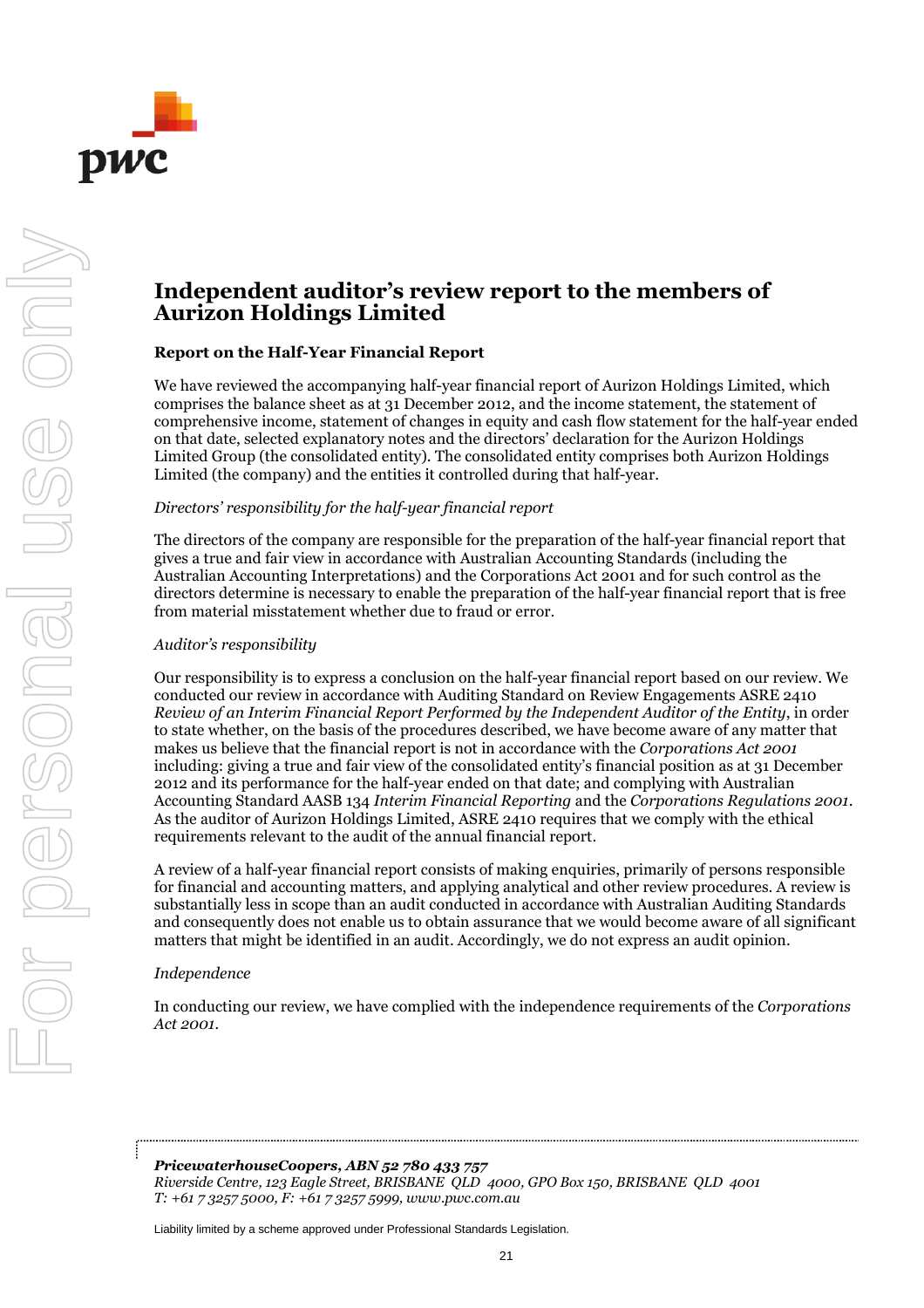#### *Conclusion*

Based on our review, which is not an audit, we have not become aware of any matter that makes us believe that the half-year financial report of Aurizon Holdings Limited is not in accordance with the *Corporations Act 2001* including:

- (a) giving a true and fair view of the consolidated entity's financial position as at 31 December 2012 and of its performance for the half-year ended on that date; and
- (b) complying with Australian Accounting Standard AASB 134 *Interim Financial Reporting* and the *Corporations Regulations 2001.*

Trevaterhouse 00200

PricewaterhouseCoopers

John Yeoman Brisbane Partner 20 February 2013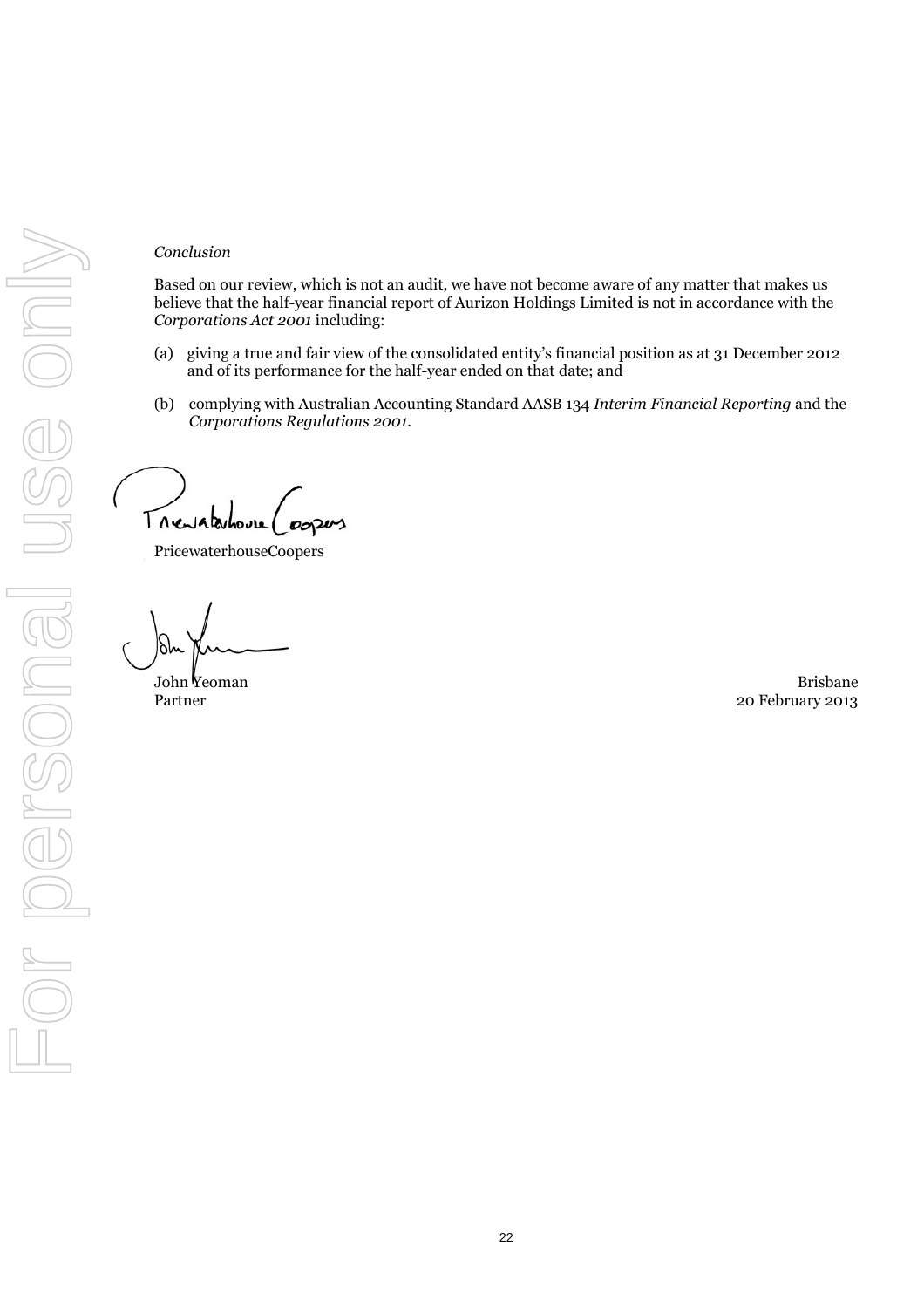# **Aurizon Holdings Limited**

# **Appendix 4D Results for announcement to the Market on 20 February 2013 For the six months ended 31 December 2012 Previous corresponding period (pcp) six months ended 31 December 2011**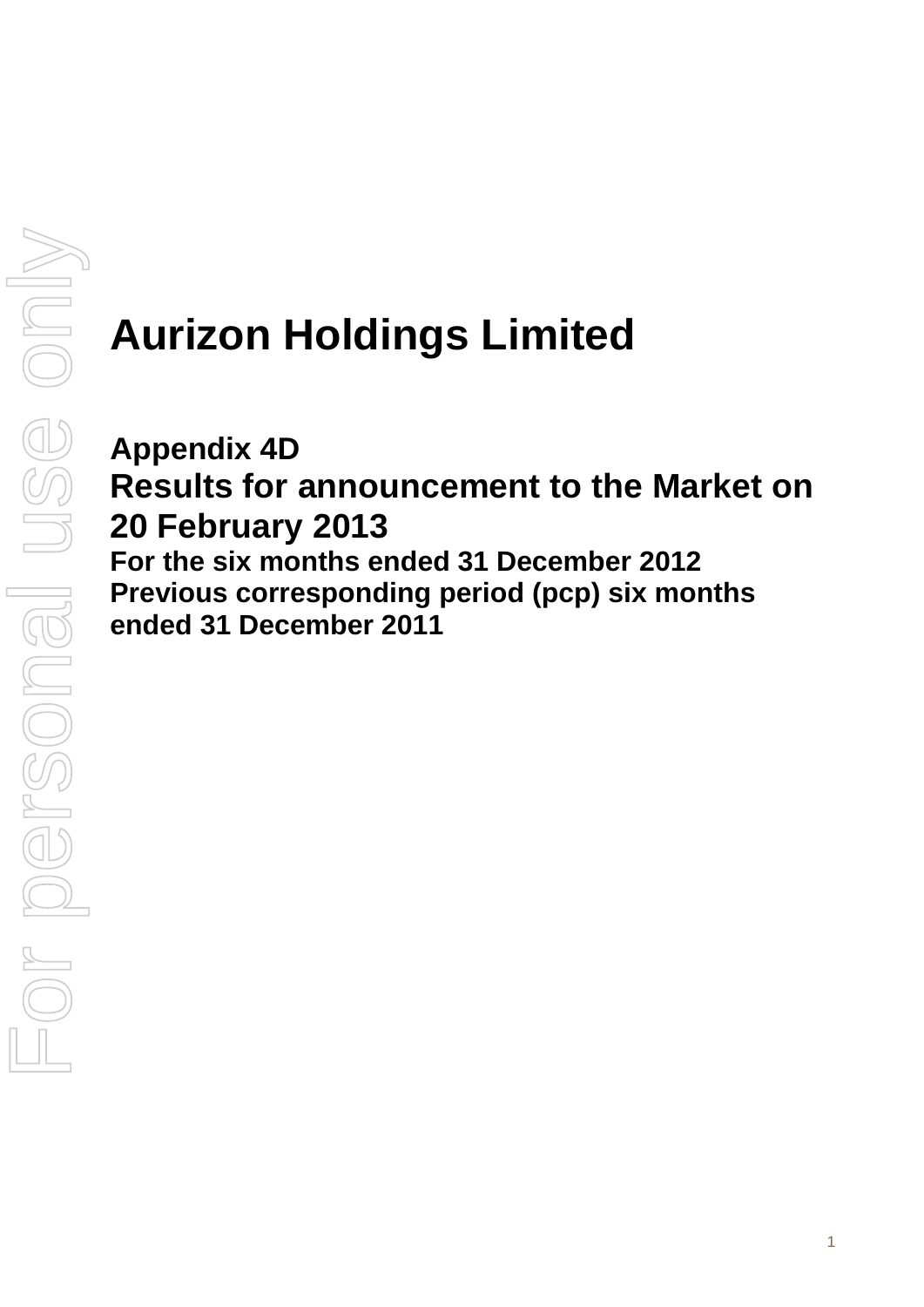Appendix 4D Aurizon Holdings Limited Results for announcement to the Market for the six months ended 31 December 2012

# **Table of Contents**

| <b>CONSOLIDATED RESULTS</b> | 4  |
|-----------------------------|----|
| <b>SEGMENT REVIEW</b>       | 8  |
| <b>COAL</b>                 | 8  |
| <b>NETWORK</b>              | 10 |
| <b>FREIGHT</b>              | 12 |
| THER                        | 14 |

**For further information please contact:**

| Investors: | John Knowles, SVP Investor Relations |
|------------|--------------------------------------|
|            | T +61 7 3019 1525 / M 0419 893 491   |

**Chris Vagg, Manager Investor Relations** T +61 7 3019 9030 / M 0409 406 128

**Media: Mark Hairsine, Manager External Relations** T +61 7 3019 5708 / M 0418 877 574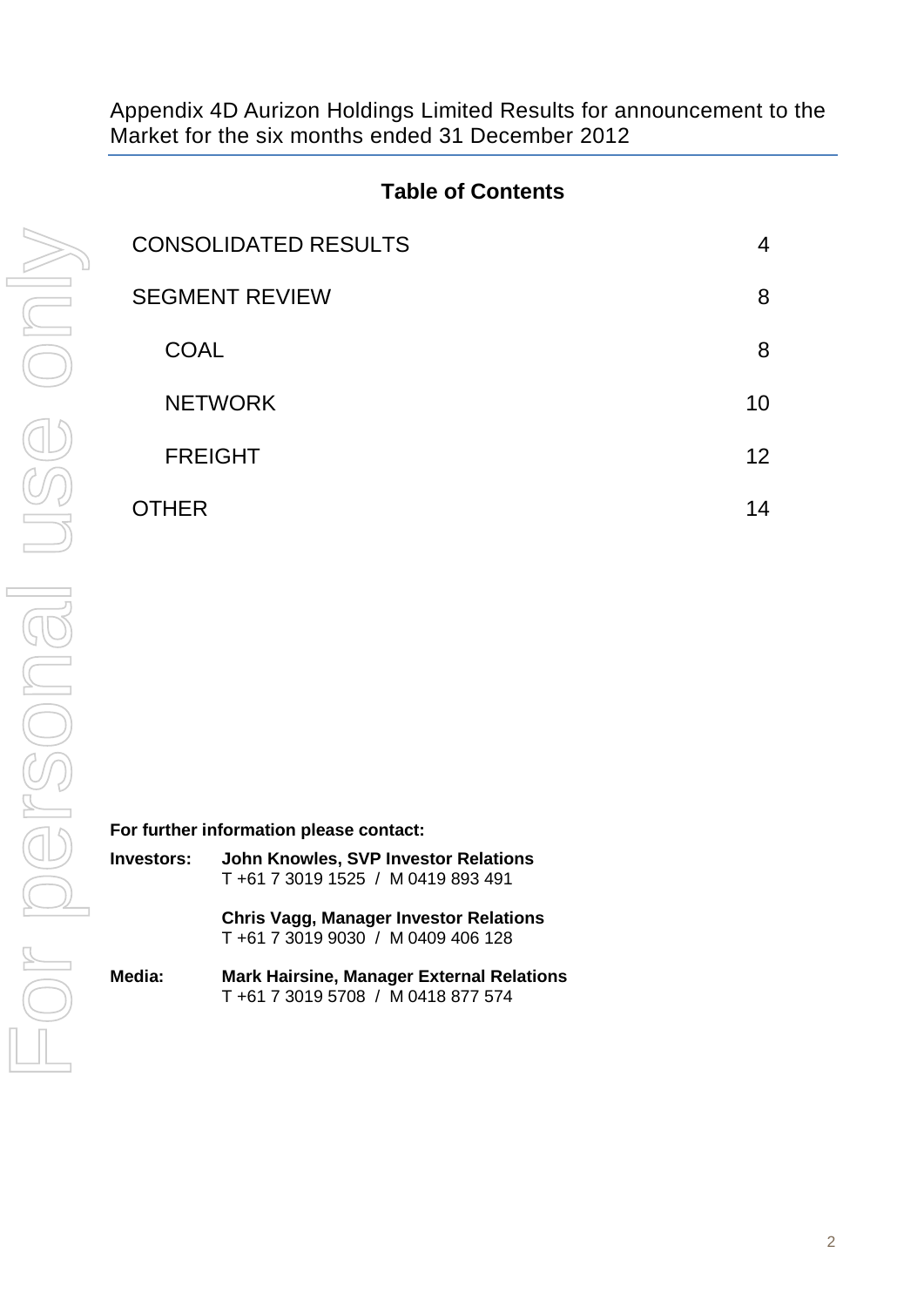# **Appendix 4D**

# **Aurizon Holdings Limited Results for announcement to the Market For the six months ended 31 December 2012**

| Six months ended 31 December (\$m) | $2011^{(1)}$       | 2012            | Variance         |
|------------------------------------|--------------------|-----------------|------------------|
| <b>Total Revenue</b>               | \$1,717m           | \$1,878m        | \$161m/9%        |
| Underlying $EBIT(2)$               | \$261m             | \$356m          | $$95m / 36\%$    |
| <b>Statutory EBIT</b>              | \$270m             | \$268m          | (\$2m) / (1%)    |
| <b>Underlying NPAT</b>             | \$175m             | \$222m          | \$47m / 27%      |
| <b>Statutory NPAT</b>              | \$196m             | \$176m          | (\$20m) / (10%)  |
| Interim Dividend                   | 3.7c               | 4.1c            | 11%              |
| Earnings per share <sup>(3)</sup>  | $7.2$ cps / 8.0cps | 9.4cps / 7.4cps | $31\% / (8\%)$   |
| Coal Volumes (mt)                  | 97.5               | 97.3            | (0.2mt) / (0.2%) |
| <b>Operating Ratio</b>             | 85%                | 81%             | 4ppt             |

Notes: 1) Comparative results for the six months ended 31 December 2011 have been adjusted to reflect a change in accounting policy. Refer note 1 (a) (v) of the 2013 Interim Financial Report

2) Please refer to page 6 for a reconciliation of statutory to underlying EBIT

3) Shows underlying / statutory Earnings Per Share calculated on average number of shares on issue, i.e. 2,375,255,921 vs. 2,440,000,000 in pcp

## **Highlights**

- Revenue growth of 9% to \$1.9bn, despite flat coal volumes
- Operating Ratio 81%, improvement of 4ppts on pcp. Business reform program continues in line with plan to achieve target ratio of 75% by FY2015
- Underlying EBIT \$356m, up 36% on revenue growth of 9%, reflecting
	- o continued growth of iron ore volumes and margins
	- o ramp up of Goonyella to Abbot Point Expansion (GAPE) operations, including take or pay
	- $\circ$  improved revenue quality as coal contracts continue to convert to more commercial new form (41% compared to 38% 30 June 2012), with more to come
	- o business reform gains of \$28m, with phase II program commencing shortly
- Significant contract wins in period including
	- o Whitehaven up to 16mtpa new, commencing July 2014
	- o Rio Tinto up to 12mtpa renewal, commencing July 2013
	- o Freight Graincorp (up to 1mtpa) & MMG (up to 0.48mtpa) commencing 2012 & 2015
- Statutory NPAT \$176m, down \$20m due to the voluntary redundancy cost
- Coal volumes 97.3mt flat compared to pcp Queensland volumes 78.4mt down 3% on pcp whilst NSW volumes 18.9mt up 15% on pcp
- Interim dividend declared of 4.1cps (70% franked), up 11% on pcp. The record date for entitlement to the interim dividend is  $8<sup>th</sup>$  March 2013 and payment date  $27<sup>th</sup>$  March 2013.
- Capital management completed \$1bn share buyback

## **FY2013 outlook**

 Taking into account the impact of the recent flood and derailment, of a loss of coal throughput of around 4mt with the potential for some recovery of coal tonnes lost, we expect our FY13 coal volumes to be in the range of 192 – 195mt. We will continue to work with our customers with the objective of all parties recovering lost tonnages, noting the average weekly coal railings in the 13 weeks prior to the floods was 3.94mt.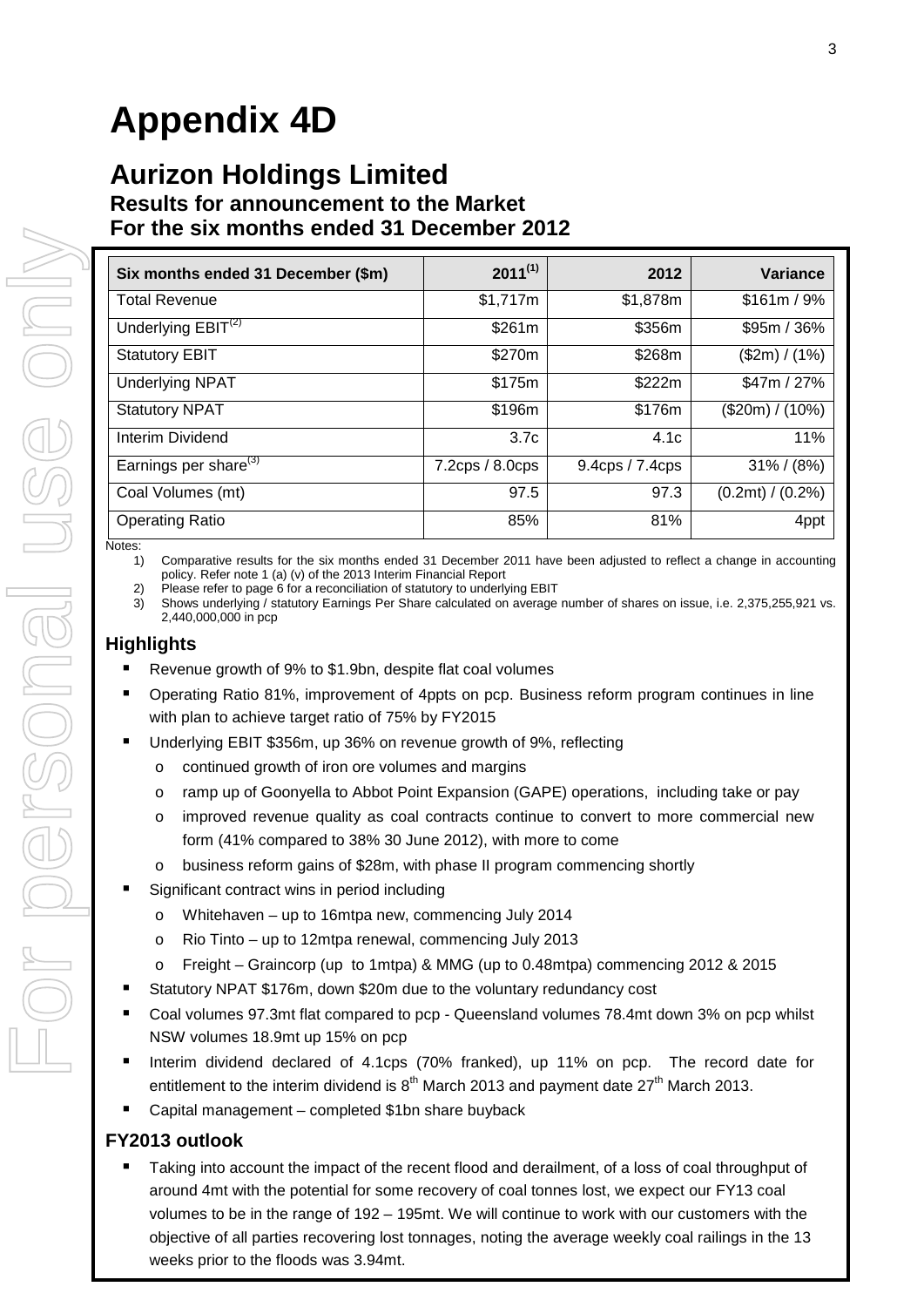# <span id="page-27-0"></span>**CONSOLIDATED RESULTS**

## **Financial Summary**

| Six months ended 31 December (\$m)   |                     | $2011^{(1)}$ | 2012   | <b>Variance</b> |
|--------------------------------------|---------------------|--------------|--------|-----------------|
| <b>Total revenue</b>                 |                     | 1,717        | 1,878  | 9%              |
| <b>EBITDA</b>                        | - Statutory         | 494          | 514    | 4%              |
|                                      | (2)<br>- Underlying | 485          | 602    | 24%             |
|                                      |                     |              |        |                 |
| <b>EBIT</b>                          | - Statutory         | 270          | 268    | $-1%$           |
|                                      | (2)<br>- Underlying | 261          | 356    | 36%             |
|                                      |                     |              |        |                 |
| <b>NPAT</b>                          | - Statutory         | 196          | 176    | $-10%$          |
|                                      | (2)<br>- Underlying | 175          | 222    | 27%             |
|                                      |                     |              |        |                 |
| Earnings Per Share <sup>(3)</sup>    | - Statutory         | 8.0cps       | 7.4cps | $-8%$           |
|                                      | - Underlying        | 7.2cps       | 9.4cps | 31%             |
|                                      |                     |              |        |                 |
| ROIC <sup>(4)</sup>                  |                     | 4.8%         | 7.5%   | 2.7ppt          |
| Operating ratio                      |                     | 85%          | 81%    | 4ppt            |
| Cash flow from operating activities  |                     | 476          | 328    | $-31%$          |
|                                      |                     |              |        |                 |
| Interim Dividend per share           |                     | 3.7          | 4.1    | 11%             |
| Gearing (net debt/net debt + equity) |                     | 11%          | 28%    | 17ppt           |
| Net tangible assets per share $(\$)$ |                     | 2.92         | 2.94   | 1%              |

## **Other Operating Metrics**

| Six months ended 31 December (\$m) | $2011^{(1)}$ | 2012 | Variance |
|------------------------------------|--------------|------|----------|
| Revenue / NTK (\$/000 NTK)         | 53.8         | 56.0 | 4%       |
| Labour costs / Revenue             | 32%          | 30%  | 2ppt     |
| NTK / employee (MNTK)              | 7.0          | 8.4  | 20%      |
| Opex / NTK (\$/000 NTK)            | 45.6         | 45.4 | 0%       |

# **Underlying EBIT by segment**

| Six months ended 31 December (\$m) | $2011^{(1)}$ | 2012 | <b>Variance</b> |
|------------------------------------|--------------|------|-----------------|
| Coal                               | 139          | 142  | 2%              |
| <b>Network</b>                     | 161          | 226  | 40%             |
| Freight                            | 29           | 50   | 72%             |
| Unallocated <sup>(5)</sup>         | (68)         | (62) | 9%              |
| Group                              | 261          | 356  | 36%             |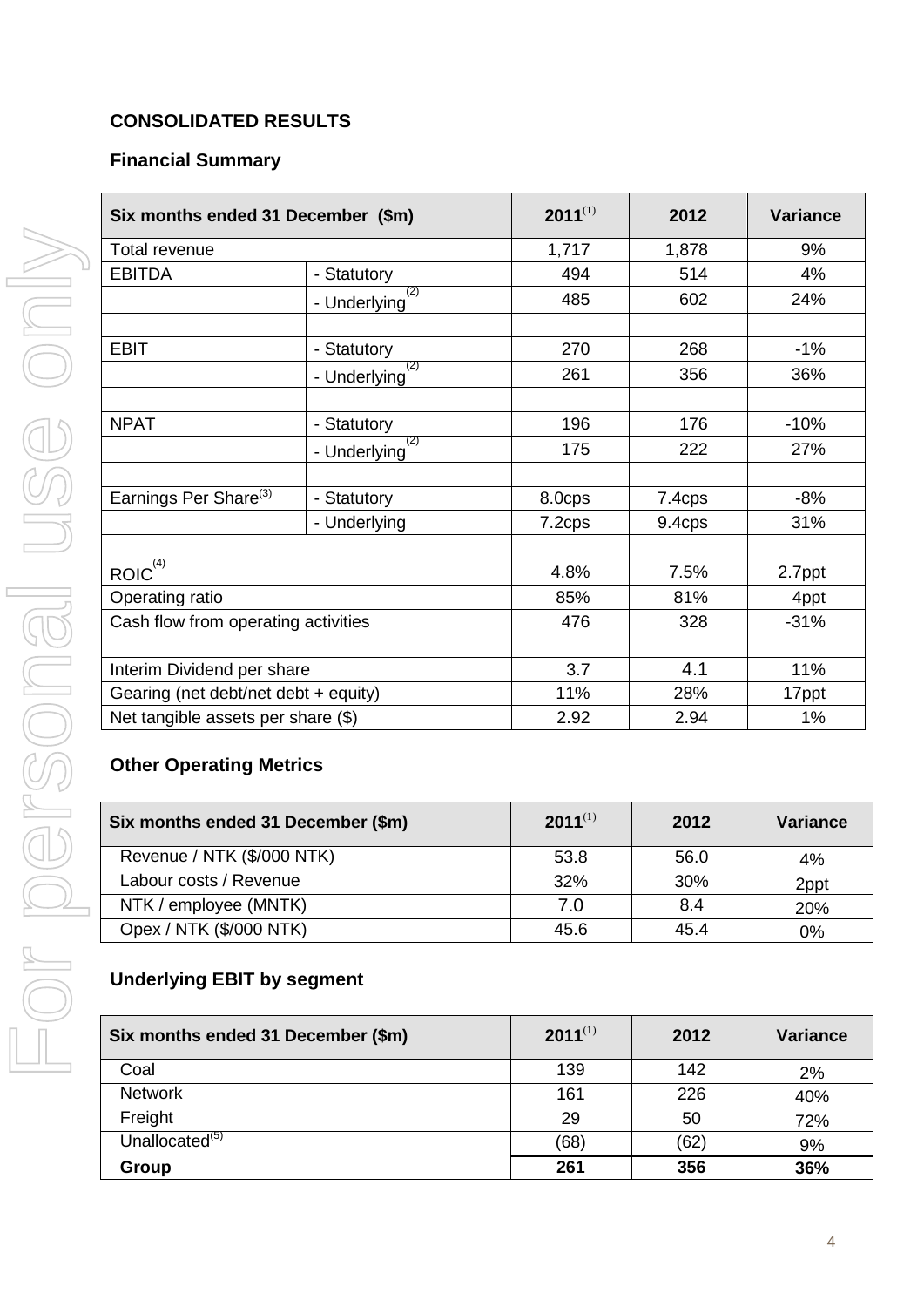- (1) Comparative results for the six months ended 31 December 2011 have been adjusted to reflect a change in accounting policy. Refer note 1 (a) (v) of the 2013 Interim Financial Report
- (2) Please refer page 6 for a reconciliation between statutory and underlying earnings
- (3) Earnings per share calculated on average number of shares on issue of 2,375,255,921vs 2,440,000,000 in pcp.
- (4) ROIC is defined as 12 month rolling underlying EBIT divided by net working capital plus net PP&E plus AUC plus Gross Intangible Assets
- (5) Items of revenue and expense of a corporate nature, ineffective hedging gains and losses, and minor operations within the Group including provision of overhaul and maintenance services to external customers.

## **Highlights**

Total group revenue increased \$161m, or 9% to \$1.9bn, on an increase of 3% in tonnes hauled to 133.8mt, and an increase of 5% in Net Tonne Kilometres (NTKs). NTK's grew faster than volumes, highlighting the change in mix with iron ore hauls being generally longer than coal.

The \$161m increase in total revenue reflects:

- 89% increase in iron ore volumes to 10.6mt, whilst coal volumes remained flat at 97.3mt, reflecting slower global demand, increased market volatility and the impact of wider industrial action in the local resources sector;
- An increase in regulated access revenues for the Central Queensland Coal Network (CQCN), due to CPI linked tariff increases and revenue cap recoveries from the 2011 floods;
- The ramp up of the Goonyella to Abbot Point Expansion (GAPE) operation, commissioned in December 2011, including take or pay recoveries where actual railings are less than contract, offset by;
- Lower bulk volumes in Western Australia (expiration of Consolidated Bulk Handling (CBH) grain contract) and Queensland (lower bulk haulage demand).

Underlying EBIT was up 36%, or \$95m, to \$356m, driven by revenue quality and continued cost savings.

Revenue/NTK improved 4%, although the benefit from new form coal contracted volumes, increasing 3% to 41%, was partially offset by the change in mix noted above.

The group's operating ratio improved 4ppts to 81% highlighting the benefits from the continuing business reform program. During the first half FY2013, this program was principally focussed on the functional restructure and Voluntary Redundancy Program (VRP), and in this regard it delivered cost savings of \$18m.

The VRP was accepted by 875 employees, with 814 people leaving in the period, and a further 61 scheduled to depart by 30 June 2013, at a total cost of \$88m. After including annual and long service leave obligations the cash cost was \$116m. A further \$12m in cash costs is expected to be paid by 30 June 2013.

The full benefit of the program won't be recognised until FY2014 due to the 61 people yet to depart the business. The sustainable benefit is expected to be in the order of \$80m annually.

In addition, \$10m of coal revenue quality was realised bringing the total sustainable business reform benefits to \$28m for the period. Additional initiatives undertaken during the half included rationalising our real estate portfolio, increasing average train payloads and increasing productive hours for train drivers per shift (footplate utilisation). The financial benefits of these initiatives will be delivered in later periods.

Phase II of the business reform program will launch later this year, and is aimed at a range of further initiatives which will be discussed at an Investor Briefing prior to the FY2013 results.

Whilst this program has delivered benefits of \$28m, the operating cost/NTK has remained flat due to: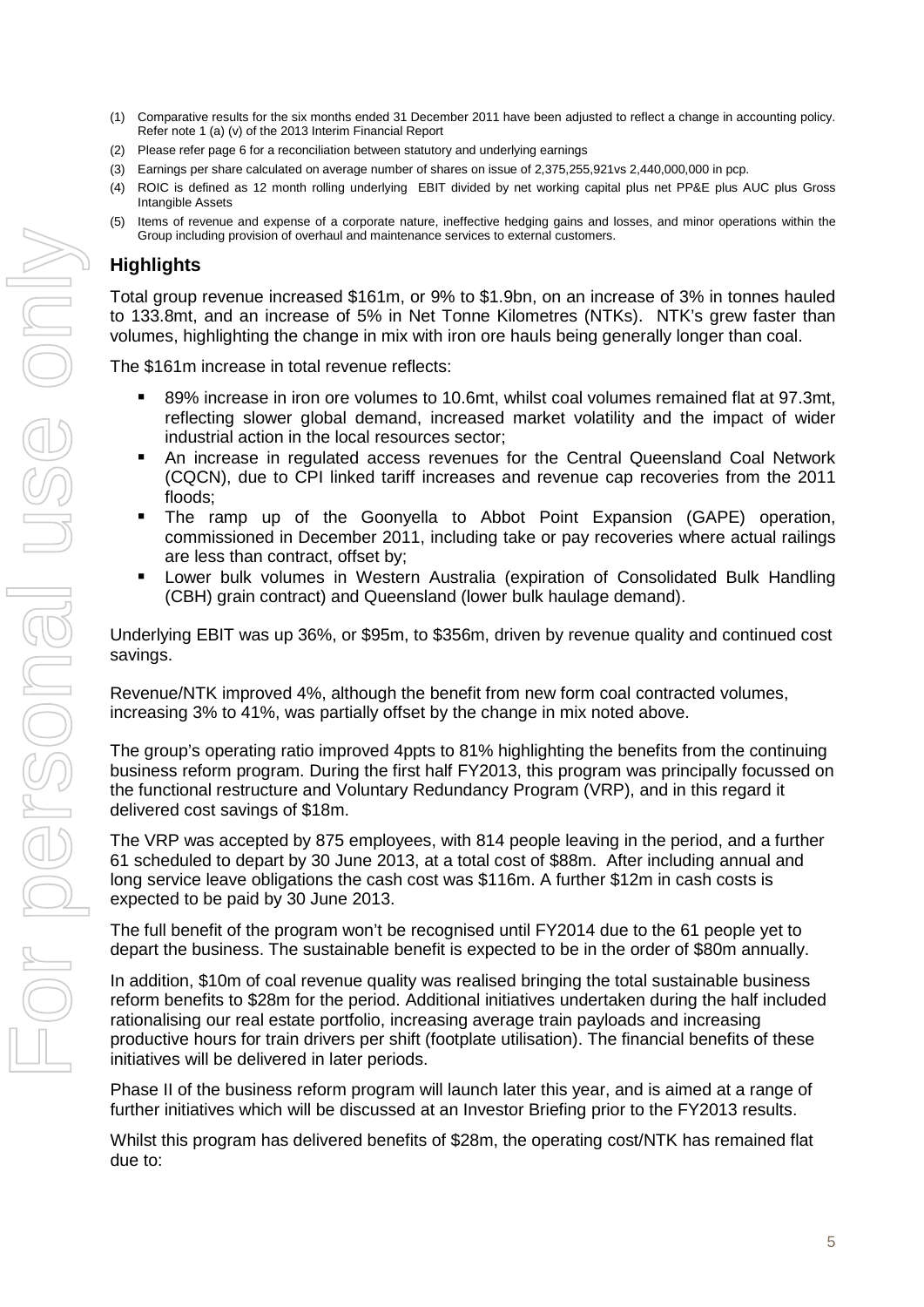- Higher labour costs following average CPI increase of 3.5%;
- Higher depreciation charges reflecting the growth in below rail infrastructure (GAPE commissioning); and
- The ramp up of iron ore rollingstock to meet scheduled contract growth.

Headcount has reduced by 1,004 since 30 June 2012 to 7,965 primarily due to the VRP. Headcount as at 30 June 2013 is expected to increase by up to 300 reflecting the current intake of trainees, apprentices and graduates, together with ramp up for new business including Whitehaven.

Financing costs were \$42m, up \$27m on the prior period, due to the debt funded \$1.0b share buy-back undertaken in November 2012, and capital expenditure of \$499m. The effective interest rate on drawn debt was approximately 5.3% for the period, compared to 6.5% for the pcp.

Tax expense reduced 15% to \$50m, reflecting an effective tax rate of 22.4% for the six months compared to 23.2% for the prior period. The company made its first tax cash payment of \$17m in December 2012. The effective tax rate for the full year is forecast to be in the range of 25- 27%, and the cash tax rate is expected to be in the 18-20% range.

The Board of directors determined on the 20th February 2013 that a 70% franked interim dividend of 4.1 cents per share will be paid on 27th March 2013. The record date for entitlement to dividend is 8th March 2013. No part of the dividend declared by the Company to shareholders will be "conduit foreign income" as Aurizon has derived no material, nontaxable foreign income since IPO. Note 8 of the half year report sets out the dividends paid and declared during the period.

The company's Enterprise Agreements expire late CY 2013 (between October and December). An update will be provided at the full year results presentations in August.

## **Reconciliation to Statutory Earnings**

Underlying earnings is a non-statutory measure and is the primary reporting measure used by Management and the Group's chief operating decision making bodies for the purposes of managing and assessing financial performance of the business. Underlying earnings is derived by adjusting statutory earnings for significant items (principally stamp duty in FY12 and Voluntary Redundancy Program in FY13) as noted in the following table:

| Six months ended 31 December (\$m)          | 2011                     | 2012 |
|---------------------------------------------|--------------------------|------|
| <b>Underlying EBIT</b>                      | 261                      | 356  |
| Significant items                           |                          |      |
| Voluntary redundancy program <sup>(1)</sup> | $\overline{\phantom{a}}$ | (88) |
| Stamp Duty <sup>(2)</sup>                   | 9                        |      |
| <b>Statutory EBIT</b>                       | 270                      | 268  |
| <b>Interest Expense</b>                     | (15)                     | (42) |
| <b>Statutory PBT</b>                        | 255                      | 226  |
| <b>Taxation Expense</b>                     | (59)                     | (50) |
| <b>Statutory NPAT</b>                       | 196                      | 176  |

(1) A voluntary redundancy program at a cost of \$87.8 million was undertaken during the period. At 31 December 2012, 814 employees have accepted voluntary redundancy and a further 61 employees have accepted voluntary redundancy and are expected to leave the group before 30 June 2013.

(2) New South Wales (NSW) stamp duty was triggered on 21 September 2010 with the interposing of QR National Limited as part of the pre IPO restructuring. At the time of interposing there were some uncertainties regarding whether NSW stamp duty should be payable in respect of only the land held by the Group in NSW or both the land and other assets (i.e. Rollingstock) held in NSW. An application was lodged with the NSW Office of State Revenue ("OSR") that stamp duty was only payable on the land, however at the time of IPO, a provision of \$11.0 million was raised on the assumption that OSR may impose stamp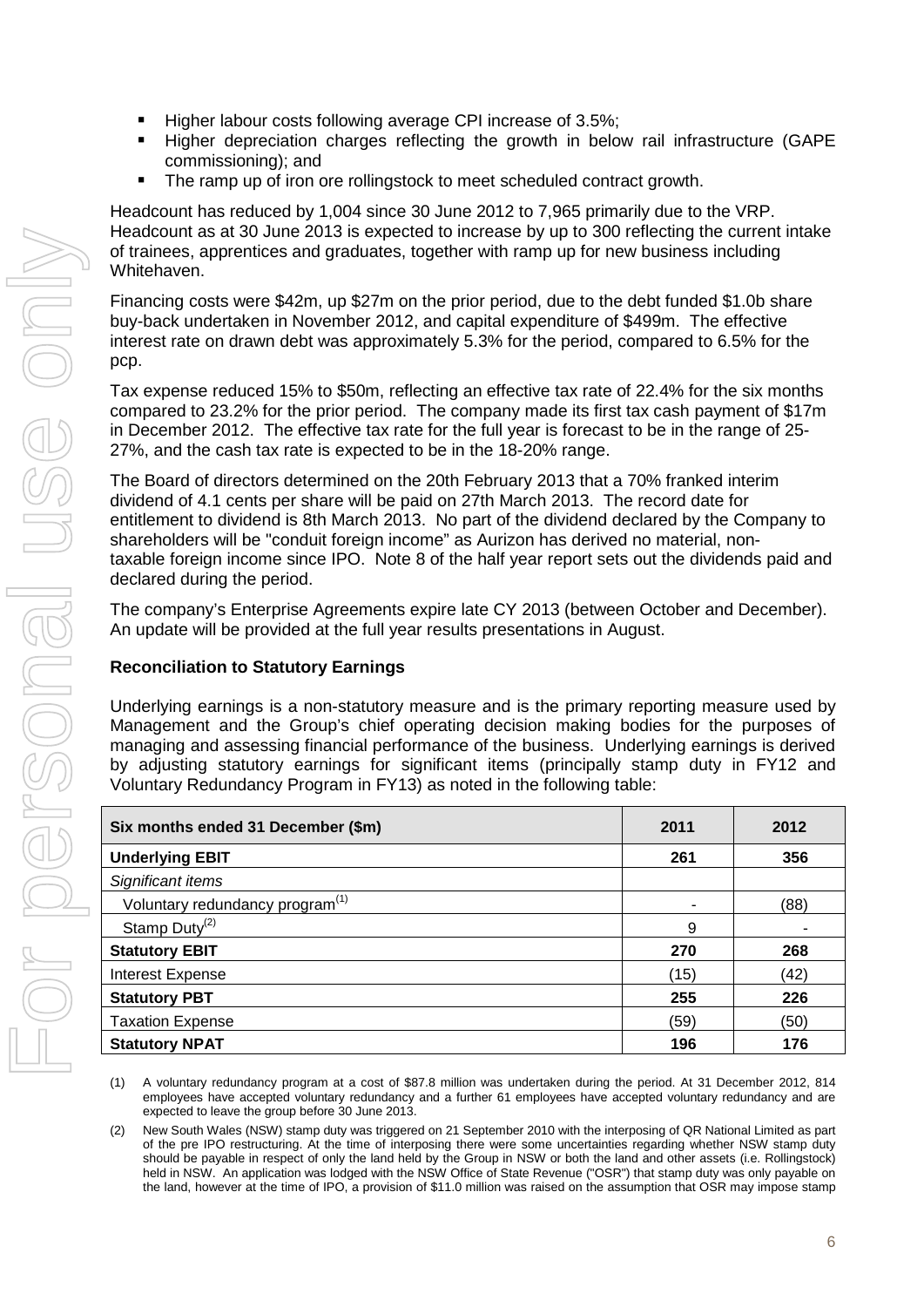duty on both land and rollingstock. After review the OSR confirmed that stamp duty was only payable in respect of the land (\$2.2 million). Accordingly, the remaining provision of \$8.8 million has been released back to the income statement

# **Cash Flow**

| Six months ended 31 December (\$m)                 | 2011  | 2012    |
|----------------------------------------------------|-------|---------|
| Cash flows from operating activities               |       |         |
| Cash from operations                               | 509   | 384     |
| Net interest paid                                  | (33)  | (39)    |
| Income taxes paid                                  |       | (17)    |
| Net operating cash flows                           | 476   | 328     |
| Cash flows from investing activities               |       |         |
| Proceeds from sale of PPE                          | 13    | 26      |
| Payments for PPE                                   | (627) | (499)   |
| Net payments for investment in associates          |       | 1       |
| Net cash (outflow) from investing activities       | (614) | (472)   |
| <b>Cash flows from financing activities</b>        |       |         |
| Net proceeds from borrowings                       | 145   | 1,235   |
| Payment for share buyback and share based payments |       | (1,061) |
| Dividends paid to Company shareholders             | (90)  | (112)   |
| Net cash inflow from financing activities          | 55    | 62      |
| Net (decrease) increase in cash                    | (83)  | (83)    |

Operating cash flow decreased \$148m, reflecting \$116m cash cost of the voluntary redundancy program, an increase in Network take or pay due to GAPE earnings (income not received until next financial year) and the company's first income tax payment.

Capital expenditure in the period was lower at \$499m reflecting greater development in the pcp in particular the GAPE project. Net proceeds from borrowings in the period of \$1.235bn were used principally to fund the share buy back in November.

## **Balance Sheet**

As at 31 December 2012 gearing (net debt / net debt plus equity) increased to 28% compared to 13% as at 30 June 2012, reflecting the debt funding of the share buy back as noted above. This level of gearing maintains the BBB+/Baa1 credit rating.

During the period the Company extended the maturity of the \$1.425bn tranche (Facility A) of the Syndicated Debt Facility. The tranche maturity was extended from December 2013 to December 2014, with the remaining balance of the maturity expiring in December 2015. The margin for this tranche was reduced from 1.75% to 1.6%.

As at 31 December 2012 the Company had liquidity of \$561m, comprising undrawn debt of \$545m and cash of \$16m.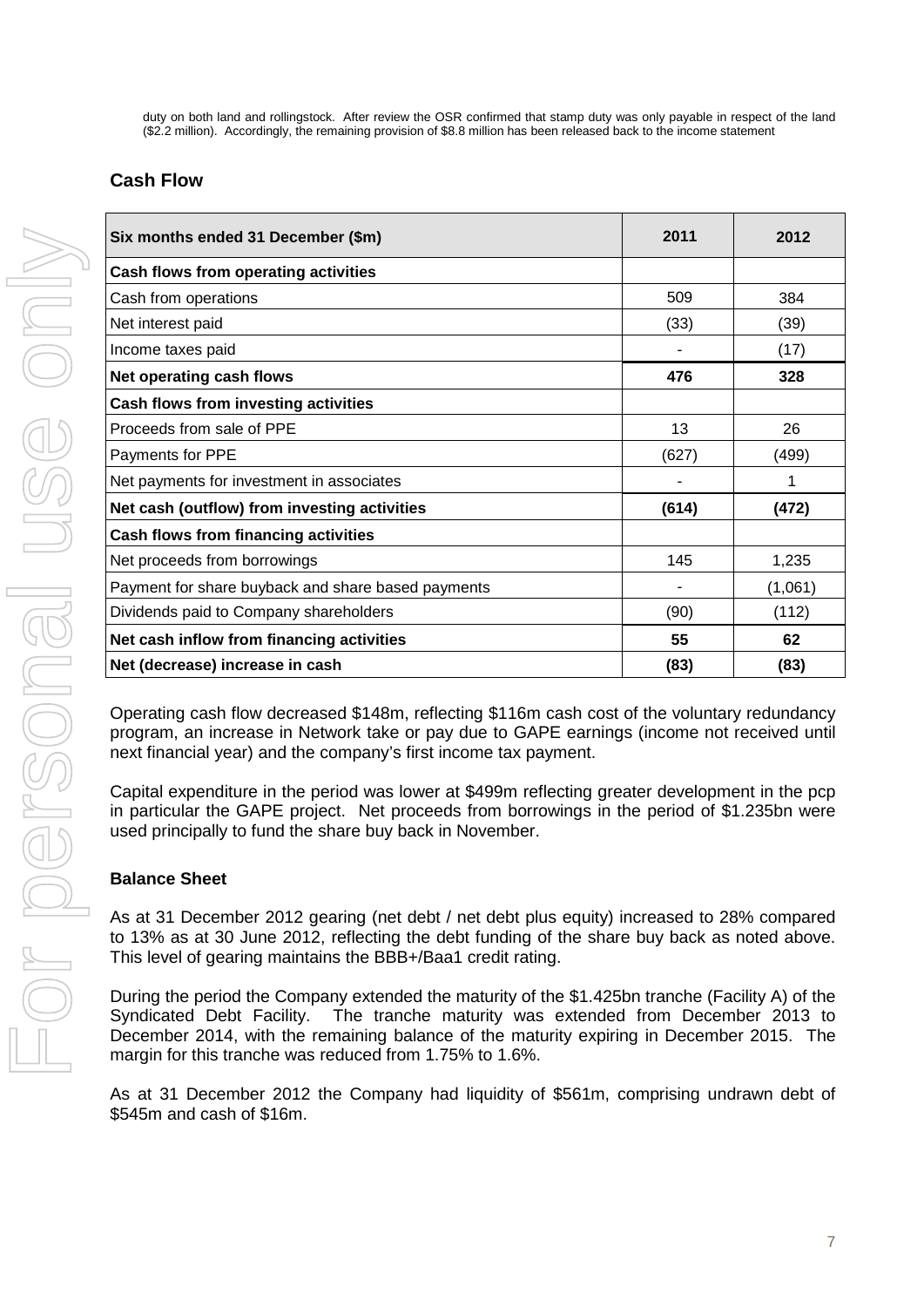# <span id="page-31-0"></span>**SEGMENT REVIEW**

# <span id="page-31-1"></span>**Coal**

This segment comprises above rail operations in the following locations:

- Central Queensland Coal Network Newlands, Goonyella, Blackwater and Moura;
- **West Moreton system in Queensland; and**
- **Hunter Valley and surrounding coal systems in NSW.**

## **Financial Summary**

| Six months ended 31 December (\$m)                      | 2011  | 2012  | <b>Variance</b> |
|---------------------------------------------------------|-------|-------|-----------------|
| <b>Total revenue</b>                                    | 921   | 929   | 1%              |
|                                                         |       |       |                 |
| Operating costs (excluding depreciation & amortisation) | (691) | (701) | $-1%$           |
|                                                         |       |       |                 |
| <b>EBITDA</b>                                           | 230   | 228   | $-1%$           |
| <b>EBITDA</b> margin                                    | 25%   | 25%   | 0ppt            |
|                                                         |       |       |                 |
| Depreciation and amortisation expense                   | (91)  | (86)  | 5%              |
|                                                         |       |       |                 |
| <b>Underlying EBIT</b>                                  | 139   | 142   | 2%              |
|                                                         |       |       |                 |
| <b>Operating ratio</b>                                  | 85%   | 85%   | 0ppt            |

## **Operating Metrics**

| Six months ended 31 December   | 2011 | 2012 | <b>Variance</b> |
|--------------------------------|------|------|-----------------|
| <b>Tonnes hauled (million)</b> |      |      |                 |
| - Queensland                   | 81.0 | 78.4 | $-3%$           |
| - NSW                          | 16.5 | 18.9 | 15%             |
| <b>Total</b>                   | 97.5 | 97.3 | 0%              |
| NTK (billion)                  |      |      |                 |
| - Queensland                   | 19.5 | 19.0 | $-3%$           |
| - NSW                          | 2.5  | 2.9  | 16%             |
| <b>Total</b>                   | 22.0 | 21.9 | 0%              |
| Revenue/NTK (\$/000 NTK)       | 41.9 | 42.4 | 1%              |
| Opex/NTK (\$/000 NTK)          | 35.6 | 35.9 | $-1%$           |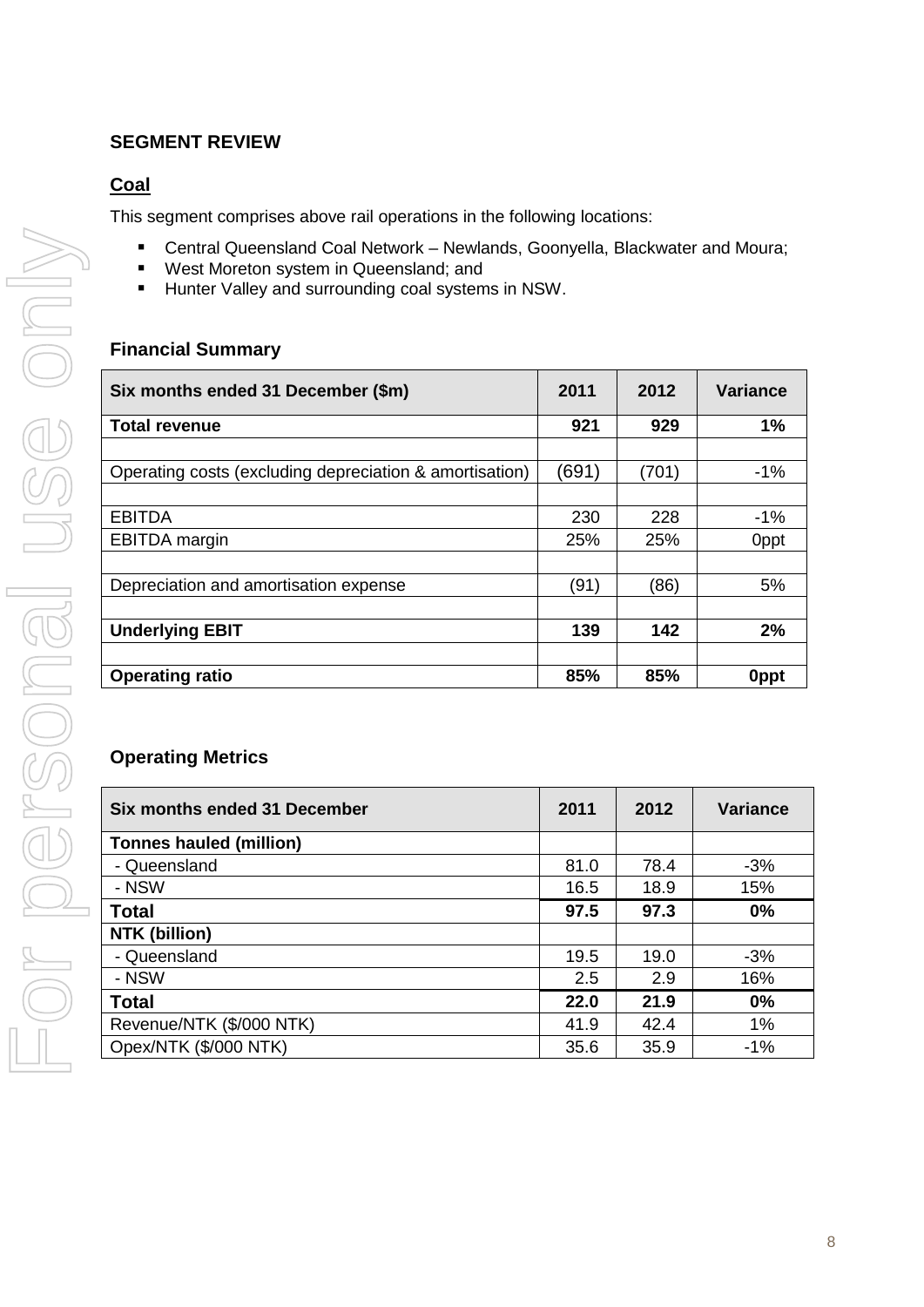# **Highlights**

Total Coal revenue increased \$8m, or 1% to \$929m. This was despite coal volumes remaining flat due to slower global demand, increased market volatility and the impact of wider industrial action in the local resources sector. Queensland volumes fell 3% to 78.4mt, mostly due to the expiration of the Anglo contract in Goonyella in January 2012 and lower production on the Moura system. NSW volumes increased 15% to 18.9mt, driven by improved mine productivity under existing haulage contracts.

The \$8m, or 1% increase in total revenue reflects:

- **Improved revenue quality from the conversion of legacy contracts to new form**  $$ increased from 38% at June 2012 to 41%; and
- Higher Deficit Tonnage charges resulting from the calculation and finalisation of amounts due for the year ended 30 June 2012.

The \$10m, or 1% increase in operating costs reflects:

- **If** Impact of CPI on labour costs; and
- Higher fuel costs due to the reduction in the diesel fuel rebate, most of which is pass through.

These increases were partly offset by savings made as a result of the voluntary redundancy program.

Depreciation and amortisation expense decreased by \$5m (5%), which is due to the extension of the useful lives of the wagon fleet in the second half of the June 2012 year.

Underlying EBIT was up 2%, or \$3m, to \$142m, as a result of the revenue, operating cost and depreciation drivers noted above.

Operating ratio remained constant at 85%, which reflects slow volume growth and only partial realisation of the labour savings from the voluntary redundancy program in the first half.

Revenue/NTK improved by 1%, reflecting the improvement in revenue quality from the impact of new form contracts.

Operating costs/NTK increased by 1% despite flat NTK's, which was due to the increases in operating costs noted above, partly offset by the reduction in depreciation and amortisation.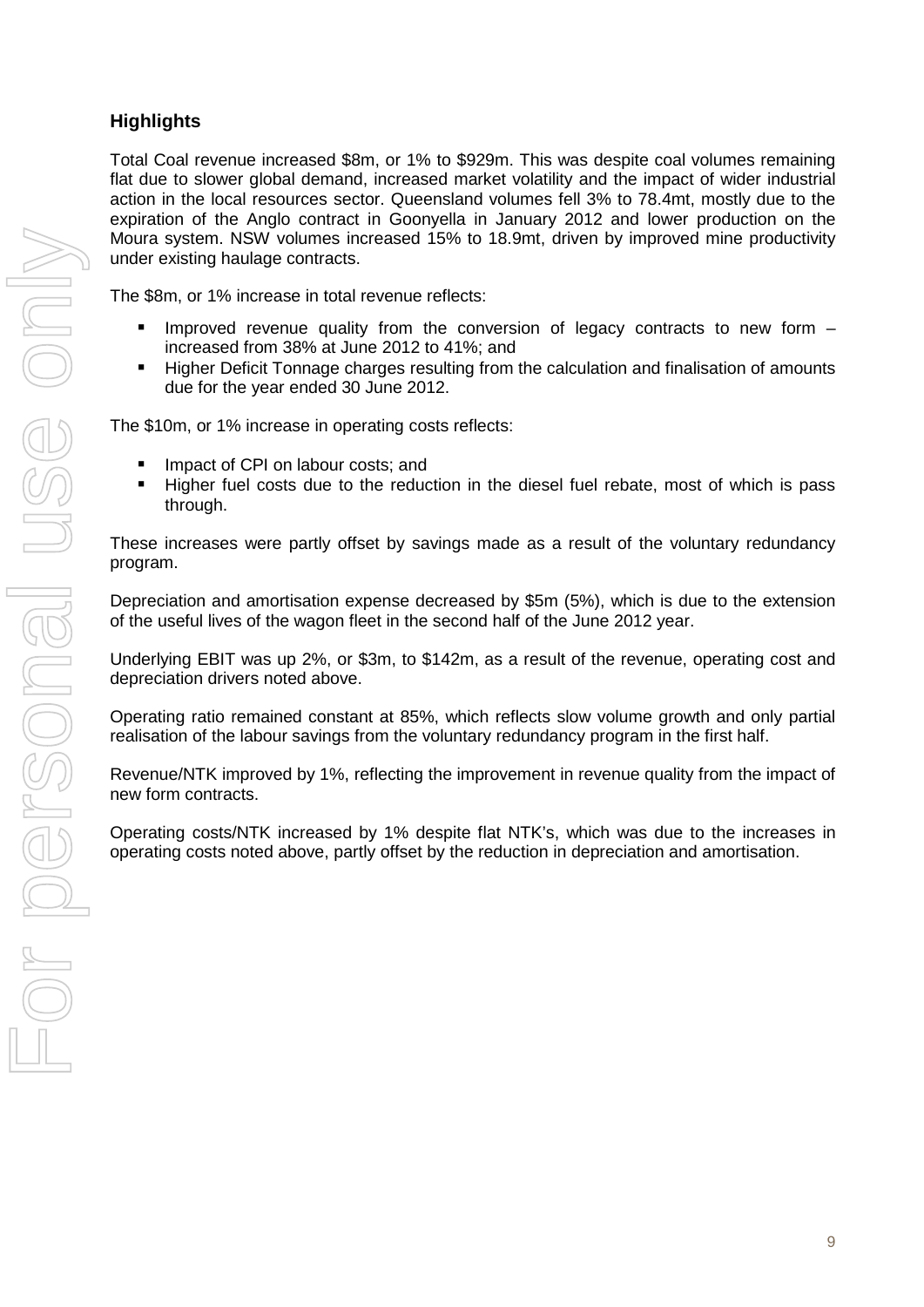# <span id="page-33-0"></span>**Network**

This segment comprises:

- The Central Queensland Coal Network (CQCN), which comprises 2,670 kilometres of track network within Queensland Bowen Basin.
- The Goonyella to Abbot Point Expansion (GAPE) linking the Goonyella system to the Newlands system and the Abbot Point Coal Export Terminal via the "Northern Missing Link".
- Major projects under construction include the Wiggins Island Rail Project (WIRP) and the Hay Point expansion.
- Provision of design, construction, overhaul and maintenance services.

| $2011^{(1)}$ | 2012  | <b>Variance</b> |
|--------------|-------|-----------------|
|              |       |                 |
| 365          | 470   | 29%             |
| 71           | 52    | $-27%$          |
| 10           | 11    | 10%             |
| 446          | 533   | 20%             |
| (200)        | (207) | -4%             |
|              |       |                 |
| 246          | 326   | 33%             |
| 55%          | 61%   | 6ppt            |
|              |       |                 |
| (85)         | (100) | $-18%$          |
|              |       |                 |
| 161          | 226   | 40%             |
| 64%          | 58%   | 6ppt            |
|              |       |                 |

# **Financial Summary**

(1) Comparative results for the six months ended 31 December 2011 have been adjusted to reflect a change in accounting policy. Refer note 1 (a) (v) of the 2013 Interim Financial Report

# **Operating Metrics**

| Six months ended 31 December    | 2011 | 2012 | <b>Variance</b> |
|---------------------------------|------|------|-----------------|
| Tonnes (million)                | 86.8 | 90.0 | 4%              |
|                                 |      |      |                 |
| NTK (billion)                   | 21.3 | 22.1 | 4%              |
|                                 |      |      |                 |
| Access revenue/NTK (\$/000 NTK) | 17.1 | 21.3 | 25%             |
|                                 |      |      |                 |
| Maintenance/NTK (\$/000 NTK)    | 2.4  | 26   | -8%             |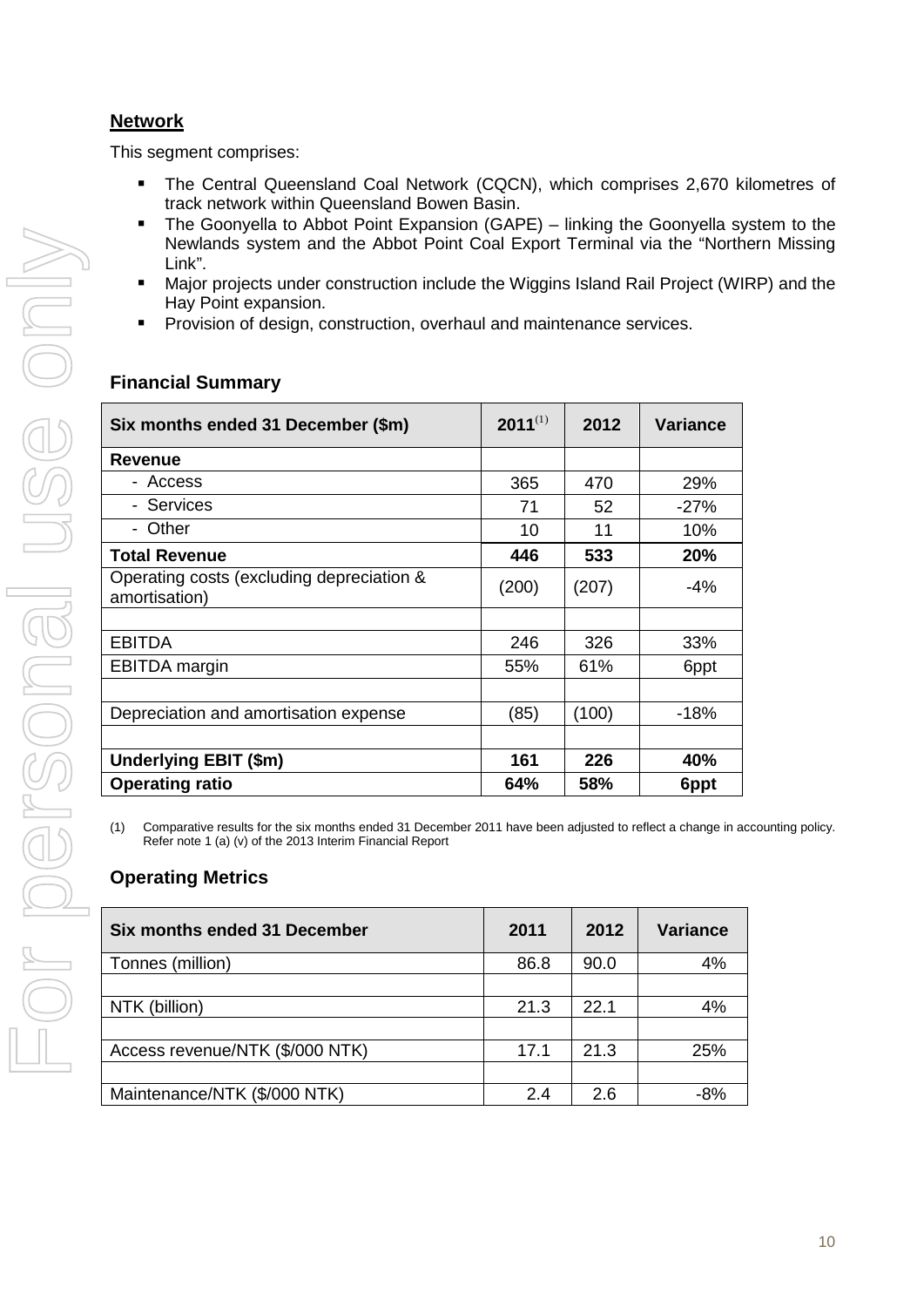# **Highlights**

Total Network revenue increased \$87m, or 20% to \$533m, on an increase of 4% in tonnes hauled to 90.0mt, and an increase of 4% in NTK's. The increased volumes reflect the continuing ramp up of the GAPE system, partly offset by the ongoing effects of the 2011 floods.

The \$87m increase in total revenue reflects:

- An increase in regulated access revenues for the Central Queensland Coal Network (CQCN), due to CPI linked tariff increases and revenue cap recoveries from the 2011 floods of \$49m (plus interest), spread over the full financial year; and
- The ramp up of the Goonyella to Abbot Point Expansion (GAPE) operation, commissioned in December 2011, including take or pay recoveries where actual railings are less than contract.

The \$19m, or 27% reduction in services revenue, reflects lower external infrastructure services, due to the timing of project completions.

Operating costs increased by \$7m (4%), which was due to the CPI impact on labour costs and changes in the timing of maintenance resurfacing expenditure, partly offset by savings from the voluntary redundancy program.

Depreciation and amortisation expense increased by \$15m (18%), reflecting a full six months depreciation on the GAPE system.

Underlying EBIT was up 40%, or \$65m, to \$226m, which was due to:

- Revenue increases of 20%, as detailed above; and
- **Lower operating costs, due to savings from the voluntary redundancy program.**

Operating ratio improved by 6ppt's from 64% to 58%, due to the 20% growth in revenue, partly offset by the 4% increase in operating costs.

Access revenue/NTK improved 25%, due to the 29% growth in access revenue, partly offset by the 4% increase in NTK's.

Maintenance/NTK increased by 8%, which was due to increased resurfacing costs. Wet weather prevented the completion of normal volumes of resurfacing in 1H FY12 resulting in a lower comparative maintenance spend. This has since normalised in 2H FY12 and 1H FY13. The increase in maintenance was partly offset by the 4% increase in NTK's.

## **Regulatory Update**

The following matters are currently in progress:

- Aurizon's draft access undertaking for UT4, expected to be submitted by the end of FY2013
- Standard User Funding Agreement framework was submitted to QCA in December 2012
- Aurizon's Electric Traction Services Draft Amending Access Undertaking was formally withdrawn in January 2013 in support of QCA-led industry workshops, which are committed to developing a sustainable alternative.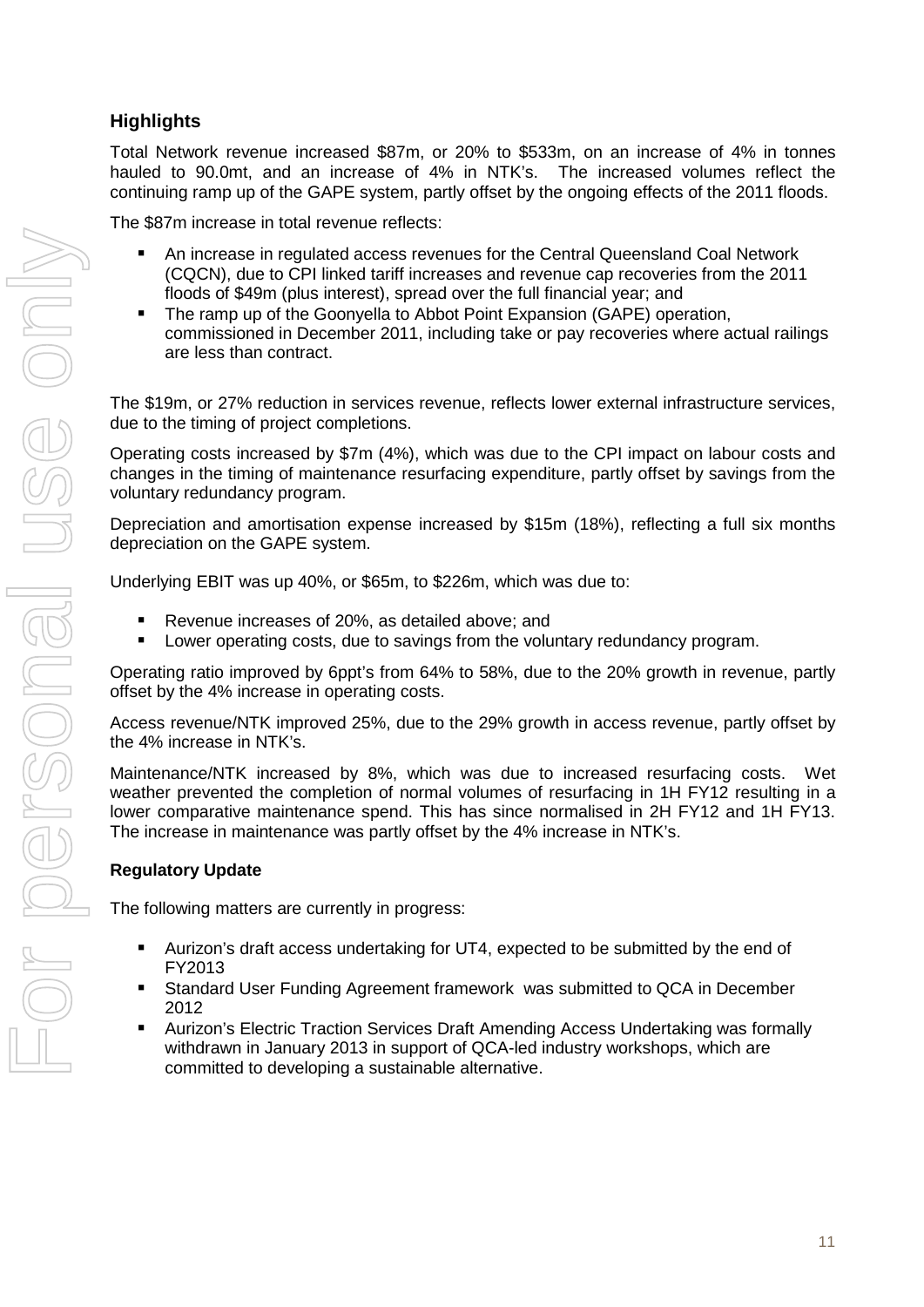# <span id="page-35-0"></span>**Freight**

The Freight business comprises:

- **If the Ore above rail iron ore haulage in Western Australia**
- Other including Bulk above rail bulk minerals, agricultural products, mining inputs and livestock, and Intermodal - national rail line haul, road logistics and terminal services

# **Financial Summary**

| Six months ended 31 December (\$m) | 2011  | 2012  | <b>Variance</b> |
|------------------------------------|-------|-------|-----------------|
| Revenue                            |       |       |                 |
| - Iron ore                         | 69    | 168   | 143%            |
| - Other                            | 581   | 567   | - 2%            |
| <b>Total Revenue</b>               | 650   | 735   | 13%             |
| Operating costs                    | (588) | (641) | $-9%$           |
|                                    |       |       |                 |
| <b>EBITDA</b>                      | 62    | 94    | 52%             |
| <b>EBITDA</b> margin               | 10%   | 13%   | 3ppts           |
|                                    |       |       |                 |
| Depreciation and amortisation      | (33)  | (44)  | $-33%$          |
|                                    |       |       |                 |
| <b>Underlying EBIT</b>             |       |       |                 |
| - Iron ore                         | 0     | 45    | $>100\%$        |
| - Other                            | 29    | 5     | - 83%           |
| Total                              | 29    | 50    | 72%             |
| <b>Operating ratio</b>             | 96%   | 93%   | 3ppts           |

# **Operating metrics**

| Six months ended 31 December | 2011 | 2012 | <b>Variance</b> |
|------------------------------|------|------|-----------------|
| Tonnages hauled (million)    |      |      |                 |
| - Iron ore                   | 5.6  | 10.6 | 89%             |
| - Other                      | 27.3 | 25.9 | $-5%$           |
| <b>Total</b>                 | 32.9 | 36.5 | 11%             |
| NTK (billion)                |      |      |                 |
| - Iron ore                   | 2.6  | 4.8  | 85%             |
| - Other                      | 7.3  | 6.8  | $-7%$           |
| <b>Total</b>                 | 9.9  | 11.6 | 17%             |
| Revenue/NTK (\$/000 NTK)     | 65.6 | 63.4 | $-3%$           |
| Opex/NTK (\$/000 NTK)        | 62.7 | 59.0 | 6%              |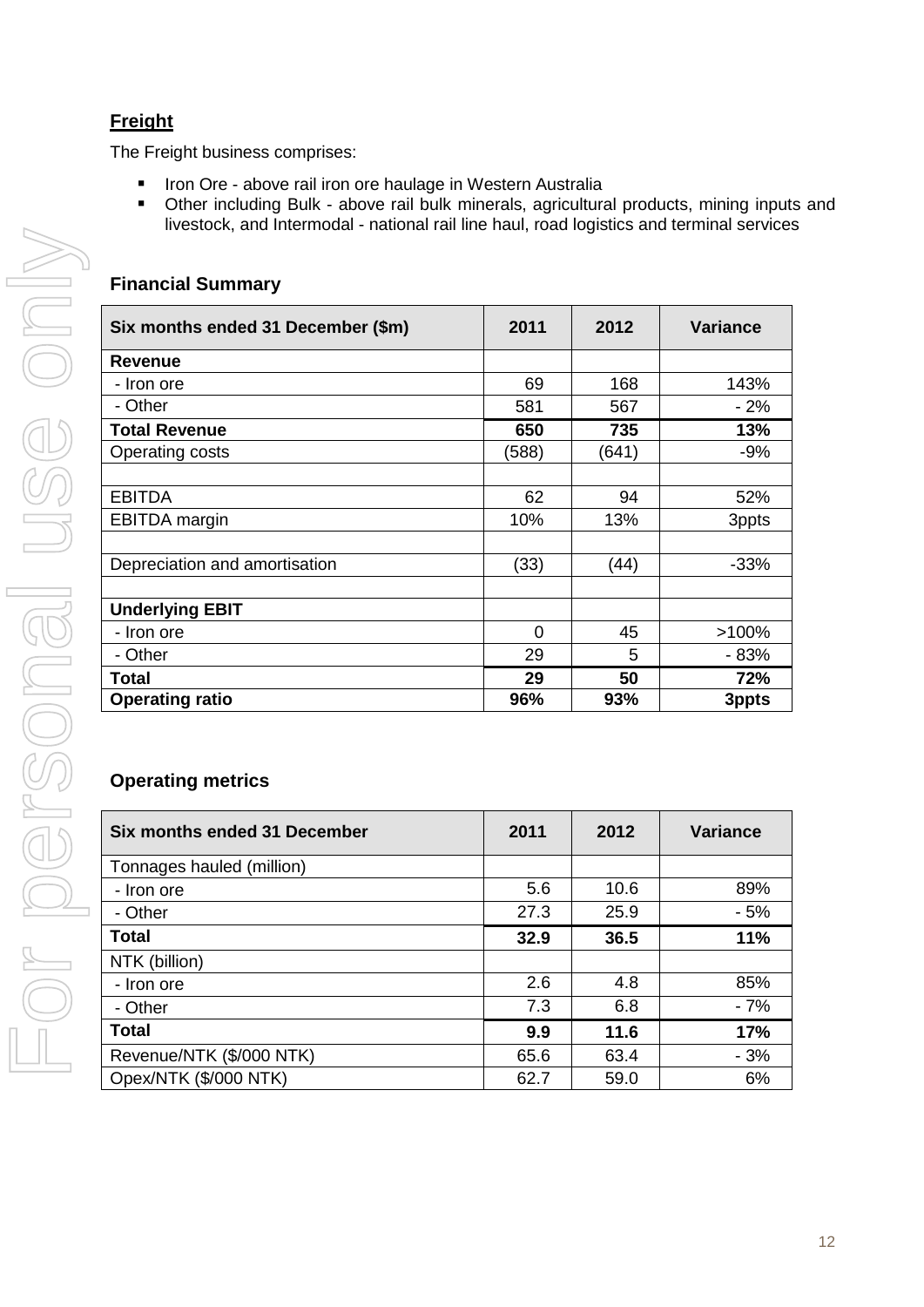# **Highlights**

Freight revenue for the six months ended 31 December 2012 increased \$85m or 13% on an 11% increase in tonnes hauled and a 17% increase in NTK's, reflecting the change in haul mix as the iron ore business continues to grow.

Iron Ore volumes increased 89% (5mt) reflecting the planned ramp up of production at the Karara mine, and drove an increase of 143% in revenue of \$99m to a six month total of \$168m. Contracted volumes are expected to grow further to 30mt by FY2015.

Other freight volumes fell 5% (1.4mt) due to lower bulk volumes in Western Australia (expiry of CBH grain contract partly offset by new bulk contracts) and Queensland (various customer issues impacted bulk haulage demand). Revenue fell 2% to \$567m reflecting the volume decrease above which was partly offset by additional payments from the Transport Services Contract of \$8.2m (\$0m in 1H FY12).

Revenue/NTK grew for both operations, with Iron Ore up 32% to \$35.0/'000 NTK, and Other up 4.5% to \$83.3/'000 NTK. The change in haul mix, however, saw overall revenue/NTK fall 3% to \$63.4/'000 NTK.

On the cost front, operating expenses/NTK continued to improve, down 6%, further reflecting the change in haul mix as the more profitable Iron Ore operation increased its share of the total freight business. The higher margins achieved in the Iron Ore business reflect the successful "customer engagement" approach in setting up the WA operation. Aurizon has focused on segmenting, targeting and tailoring services through a business incubation model to match the demands of the niche Iron Ore market.

Underlying EBIT performance was mixed, with the Iron Ore operation performing strongly to deliver an increase of \$45m, whilst the remainder of the freight operation recorded a result of \$5m. This represents a decrease of \$24m vs. 1H FY12 driven by the lower bulk volumes in Queensland and Western Australia. The expiration of the CBH contract will impact 2H FY13 results as there will be no revenue earned for that period.

<span id="page-36-0"></span>The freight business operating ratio improved 3ppts to 93%. The operating ratio for the Iron Ore business was 73%, compared to 100% for the pcp, whilst the remainder of the freight business recorded a deterioration in ratio from 95% to 99% for the six months, highlighting the impact of lower volumes on the high fixed cost bulk operation.